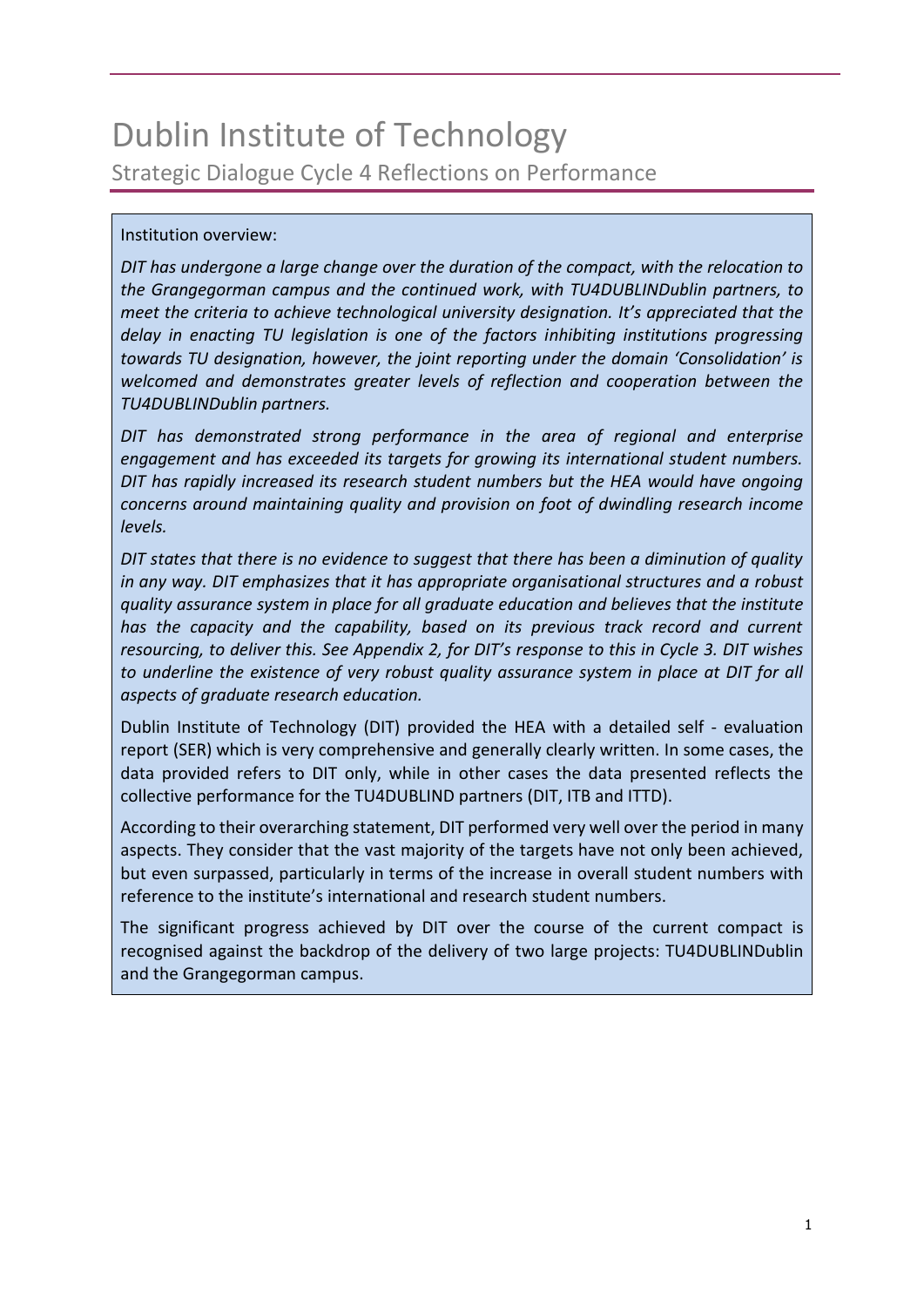The SER highlights that 10 Objectives and 46 performance indicators have been specified; 4 are marked by the Institution as green and been successfully achieved or even exceeded. However, on the basis of the evidence provided, some targets were not achieved, and it would appear more appropriate to have recorded these as yellow. DIT feels that while the targets may not have been achieved in the strict sense of measurement, their achievements and overall performance within those particular targets was far closer to the green zone rather than yellow.

Internationally, DIT's performance has been recognised in the recent outcomes of the 2017 U-Multirank process (1,500 international colleges participated). DIT notes that they achieved the highest performance amongst Irish HEIs. When all 39 of the indicators of the U-Multirank are looked at, DIT is tied with UCC having received 13 'A's out of all of the indicators in the scheme, representing the highest performance of Irish HEIs that participated. (See Appendix 3)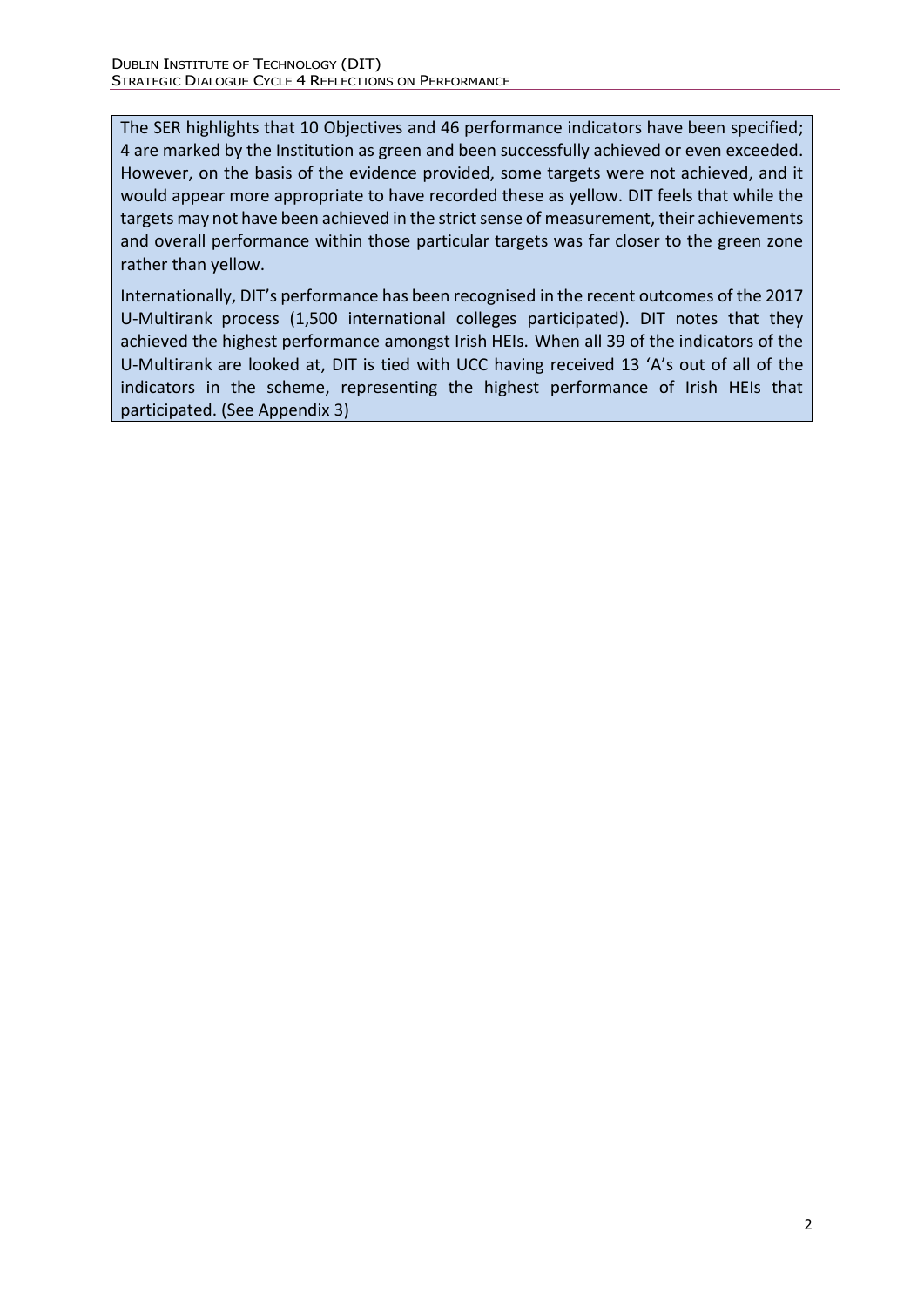# Self-evaluation report - domain level reviews

# **1. Regional clusters:**

### (One objective / one factor / target achieved)

#### Initial commentary:

DIT has established strong relationships and collaborations not only within the TU4DUBLINDublin, but the institute also participates in wider groupings such as the DRHEA (The Dublin Region Higher Education Alliance consortium – (TCD, UCD, DCU, NUIM and IADT, ITB and ITT Dublin). In relation to the data for TU4DUBLIND, it would be beneficial if this was presented for each partner institution separately in order to reflect their individual contributions (for example *TU4DUBLIND Graduates by Discipline*). A significant cohort of DIT's 'new entrant' student numbers are from non-manual, semi-skilled and unskilled socio-economic backgrounds. The most recent data for regional intake and for new entrants from non-manual, semi-skilled and unskilled groups refers to 2013/14. It would appear this data (new entrants, graduate and student numbers) would be better reported under the domain heading 'participation, equal access and lifelong learning'.

DIT highlighted it has three well established incubators providing practical assistance to new ventures and early stage companies: Hothouse (DIT), Synergy Centre (ITTD) and LINC (ITB).

One institution objective identified – be an active participant in the Dublin / Leinster Pillar II cluster. This engagement is to enhance DIT's contribution to Dublin's regional development (this was also reported by DIT under Strategic Dialogue Cycle 3)

Baseline: four initiatives - DRHEA; the Green Way; the Global City Innovation Initiative; the Creative Dublin Alliance); *no time as a baseline used in this section.*

Summary in the self – evaluation: marked green; target for 2016 achieved – further implementation of TU4DUBLINDublin and the Grangegorman campus development.

#### National Policy Context:

Although the TU4DUBLIND partners are awaiting the enactment of the TU legislation, the consortium partners are considered to be major contributors to the Irish higher education landscape. This is reflected in the significant number of new entrants who are enrolled within the three institutions (12% or 6,742 students).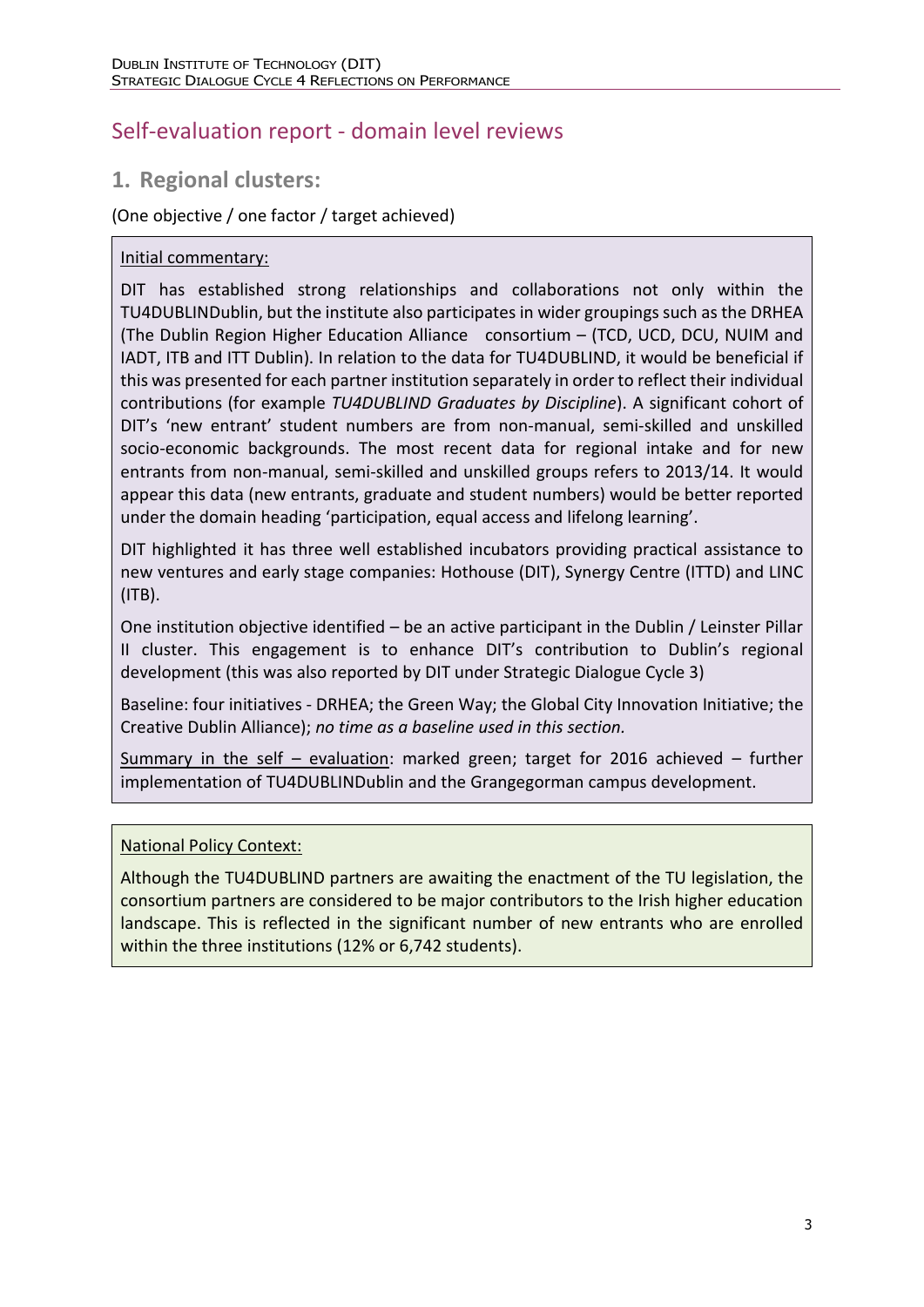Equally, in the Dublin region 25% of all students and 25% of all new entrants are enrolled within these institutions.

#### Critical evaluation and feedback:

Initiative examples included under baseline (4); against the two initiatives (TU4DUBLINDublin and the Grangegorman Campus). Collaboration between DIT, HSE and GDA (Grangegorman Development Agency).

If additional information was provided by DIT it would help support the impact of completing some of it's targets for the institution. For example, the percentage of the 180 start-up firms which are supported by or within the DIT's Hothouse or how many of the 23 products or services launched in the last three years were based on DIT's initiatives. Equally, some of the data refers to the 2013/14 academic year. DIT has stated that they consider that there is a reasonable amount of information available in the SER on both TU4DUBLINDublin and Grangegorman, but they will consider reporting more details in the future.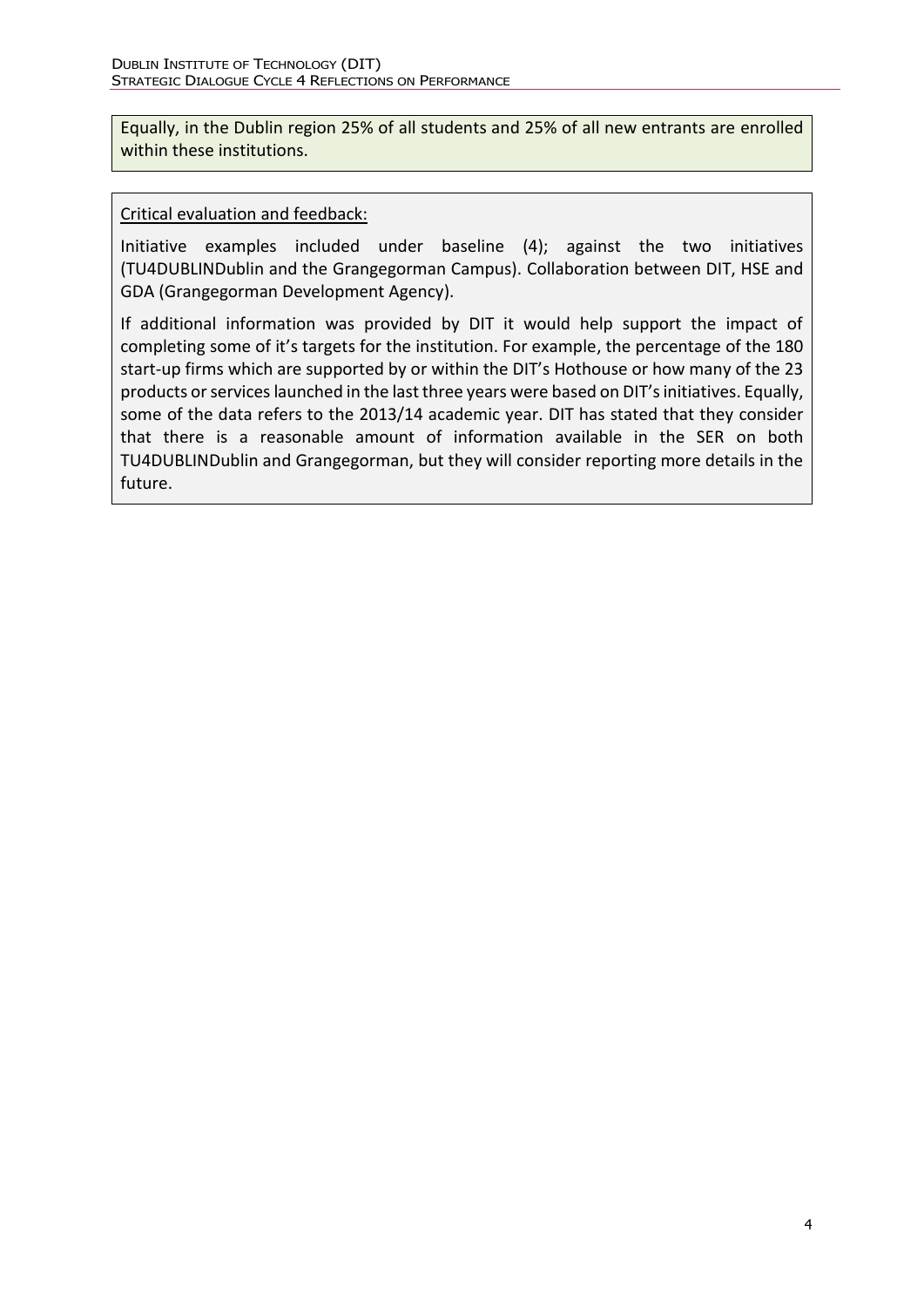# **2. Participation, equal access and lifelong learning:**

(2 objectives / 5 & 4 performance indicators respectively); targets achieved in the self  $$ evaluation; one performance indicator slightly below the agreed target

#### Initial commentary:

**Objective** 1: To be the HEI of choice in arts, tourism, business, engineering, built environment, science & health for career-focused education (to be reflected by numbers of students recruited under selected categories

Indicators:

- 1. Number of new full-time undergraduate entrants (target of 3,700 for 2016/17 vs 3,748 number achieved); target slightly exceeded,
- 2. Number of full-time undergrad: target of 12,750 vs 12,914 achieved,
- 3. Number of all part-time undergrad students: target of 3,500 vs 3,856 achieved,
- 4. Number of postgrad students (FTE): target of 2,000 vs 1,967 achieved; target slightly below the agreed level,
- 5. Number of postgraduate research students (FTE): target of estimated 650 or 4% research student enrolment for TU; vs 491 achieved – not achieved.

Some indicators refer to DIT only, while others incorporate the TU4Dublin consortium. For consistency purposes and ease of reference, it would have been beneficial if DIT provided two sets of data, (1) which refers to DIT only and (2) data which refers to the TU4Dublin consortium should include a separate entry of DIT's contribution to this overall figure. Equally, the explanation provided for some of the aforementioned indicators is not clear. For example, under indicator 5, the estimated target of 650 for postgraduate research students has been marked green by DIT, but in fact the achieved level is 491 against the agreed target of 650 (p. 10). It would be helpful if additional commentary was provided how the 491 FTE has been converted from headcount.

DIT has clarified that the FTE conversion from headcount was based on ECTS credits. All DIT PhD students graduate with 360 credits. All fulltime research students are awarded 90 credits per annum (FTE = 0.5), whilst students on the structured PhD programme attract 45 credits per annum, (FTE= 0.667).

There is a lack of consistency with some of the data provided. For example, different timeframes have been applied for comparative purposes (2010/11 & 2015-16 or 2008/09 & 2015/16). DIT has stated that different time frames were used because different aspects of the strategy were developed and started at different times, some before the start of the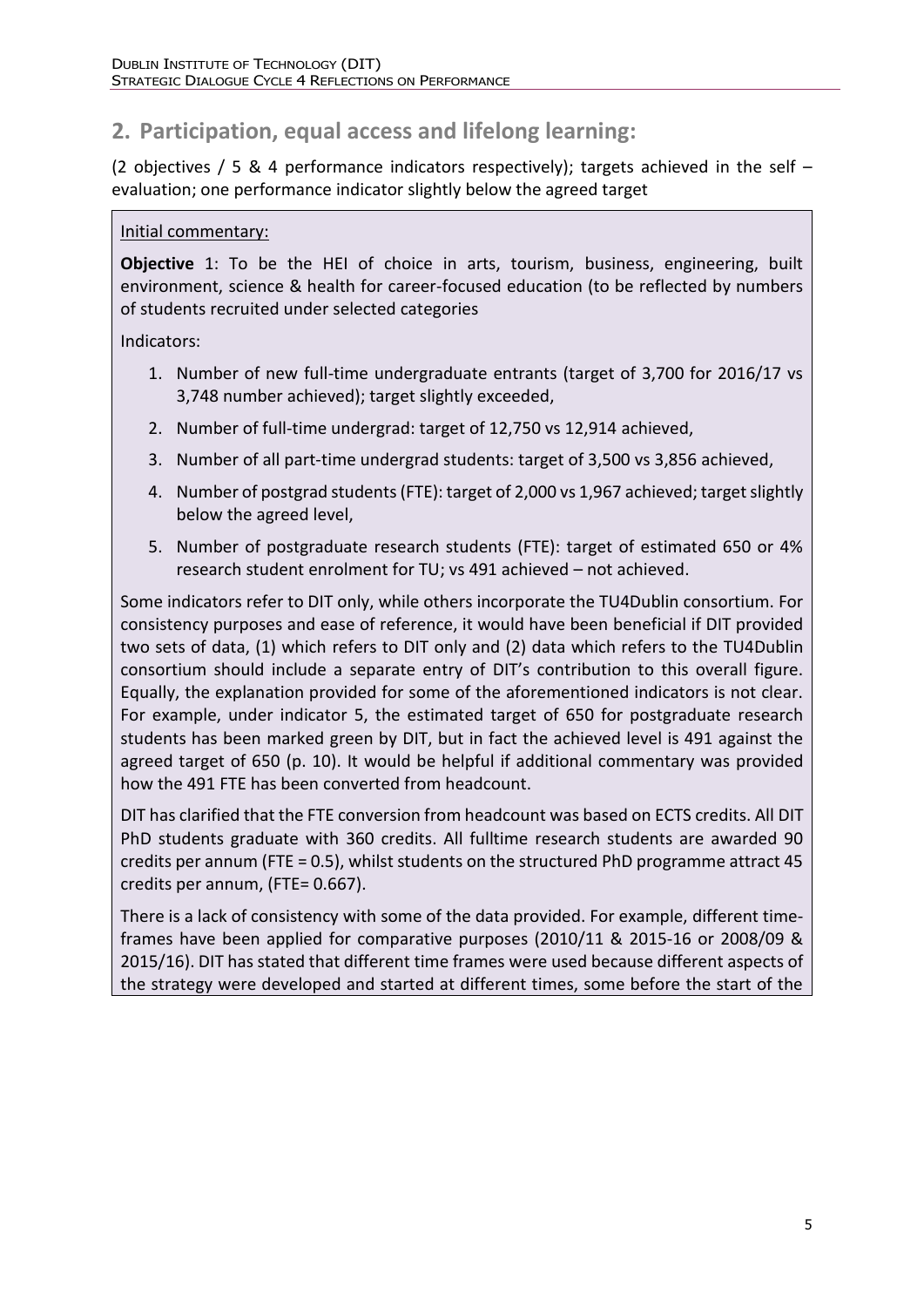compact. It is anticipated that there will be greater consistency in timeframes for future compacts and reporting.

In certain instances, DIT refers generally to HEA statistics. A direct reference to the supporting material or the year the data is sourced from would be helpful.

Objective 2: To provide professional, career-focused learning and discovery for a diverse range of students – to be reflected by diversity of the student population as indicated by percentage of new entrants' form traditionally under-represented groups, as set out in the National Access Plan.

Performance indicators:

- 1. Mature students as percentage of new entrants: target of 13% vs 12% achieved (*numbers should also be provided*); lack of consistency in the text – the percentage is used, while in chart (Figure 14 / p. 14) numbers are applied.
- 2. Students with disability as percentage of new entrants: target of 9% vs 10% achieved
- 3. Young students (under 25) from socio-economic disadvantage (SED) backgrounds as percentage of new entrants: target of 8% vs 9% achieved. Actual numbers to assist with illustrative purposes would be helpful.

4. Travellers as a percentage of new entrants: baseline as <1%, while actually it was 0%. There is a lack of consistency-in the self-evaluation (p. 13) it states, "in the period, no students self-identified to the Access service as Travellers" and the target stated is very general <1%. This wasn't achieved but the indicator was marked green. Once again, more information for this section would be helpful (for example, was the Pavee Point or Irish Travellers Movement contacted in this regard as only general information is provided - *"DIT Access Service did some outreach work focused on the Travelling Community in the past*". What was undertaken and what was achieved? How does DIT compare to other HEIs in this regard.

5. Objective 2: reflected by flexibility of accessing provision as indicated by the percentage of part-time, distance and e-learning students: target of 30% vs 31% achieved.

A different baseline academic year has been used (2010/11 for objective 1 and 2012/13 for objective no.2). In some cases, especially for objective 1, the targets were generally presented in a numerical format, while for objective 2 targets are presented as percentage. For all of the above performance indicators it would be helpful to provide this info in tabular format – how many applications were processed via HEAR or DARE respectively. Conversely, DIT highlights that it annually supports the processing of circa 4,000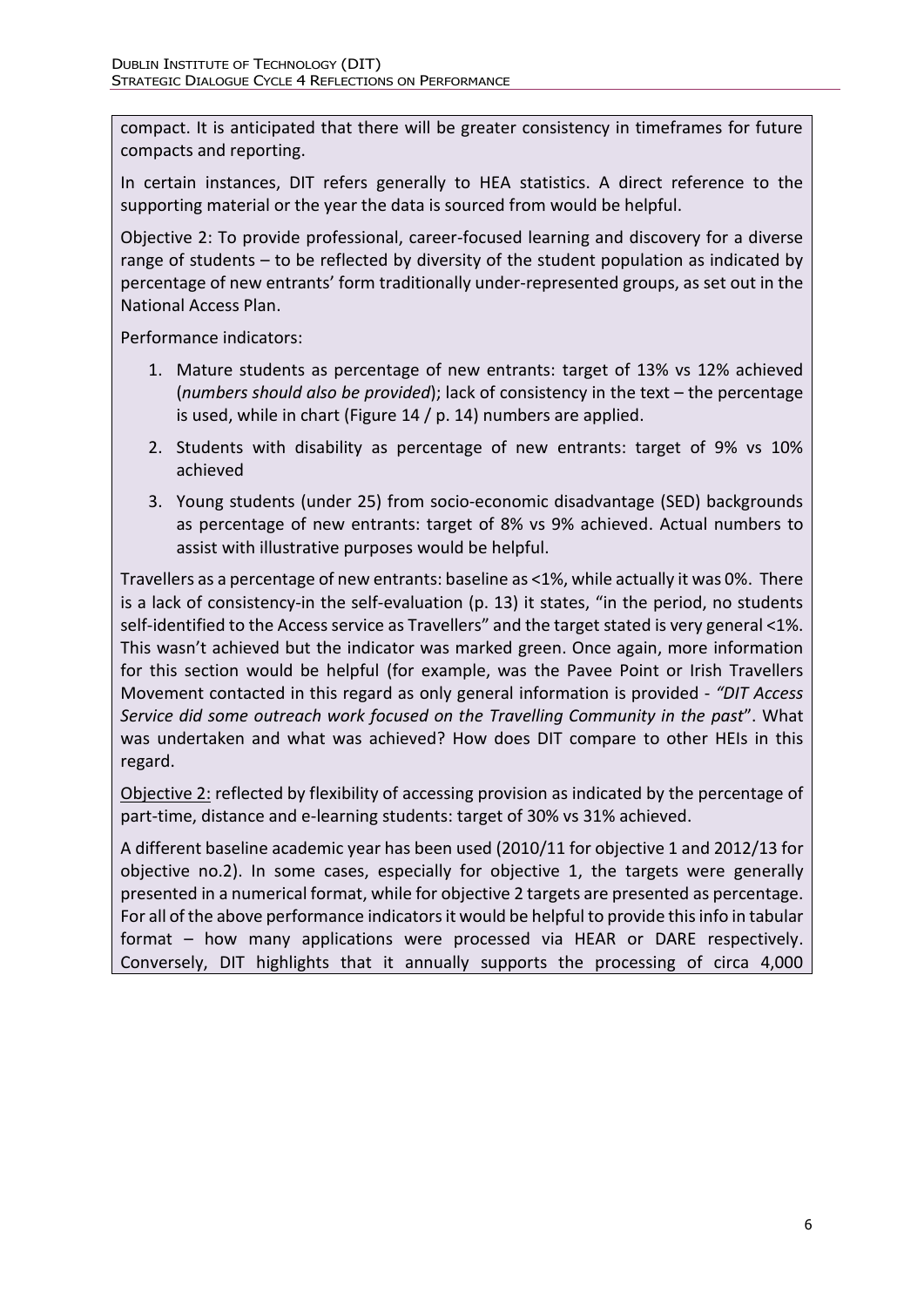applications, under the two listed entry routes, for the 2015/16 academic year 1000 Access & 1,300 students with disabilities were also supported by institute.

DIT listed some of its positive collaborations (for example, DIT undertakes blended learning with IBEC on its Global Graduates programme).

### National Policy Context:

DIT appreciates the importance and benefits which participation in higher education has on Irish society. This is highlighted with the strong collaboration the institute has with industry and community groups (Irish Software Association, Engineers Ireland, Simon Communities to name a few). In order to ensure equal access for those from disadvantaged groups, DIT proposed several initiatives particularly in the area of life-long learning.

### Critical evaluation and feedback:

DIT mentions in its overarching statement for this section that through ACE (Access and Civic Engagement Office) it works with 29 DEIS schools (Provided - appendix 1). Furthermore; under the Grangegorman Area Based Childhood (ABC) programme, DIT collaborates with 29 organisations in the locality (Provided - appendix 1).

DIT should be commended for its efforts to increase its provision and offerings to students from all social backgrounds. Furthermore, DIT is the largest provider of part-time courses in the State. Since the 2010/11 academic year, the majority of HEIs have achieved a steady decline in their part-time provision while conversely, DIT has recorded a 33% increase (2016/17 latest data).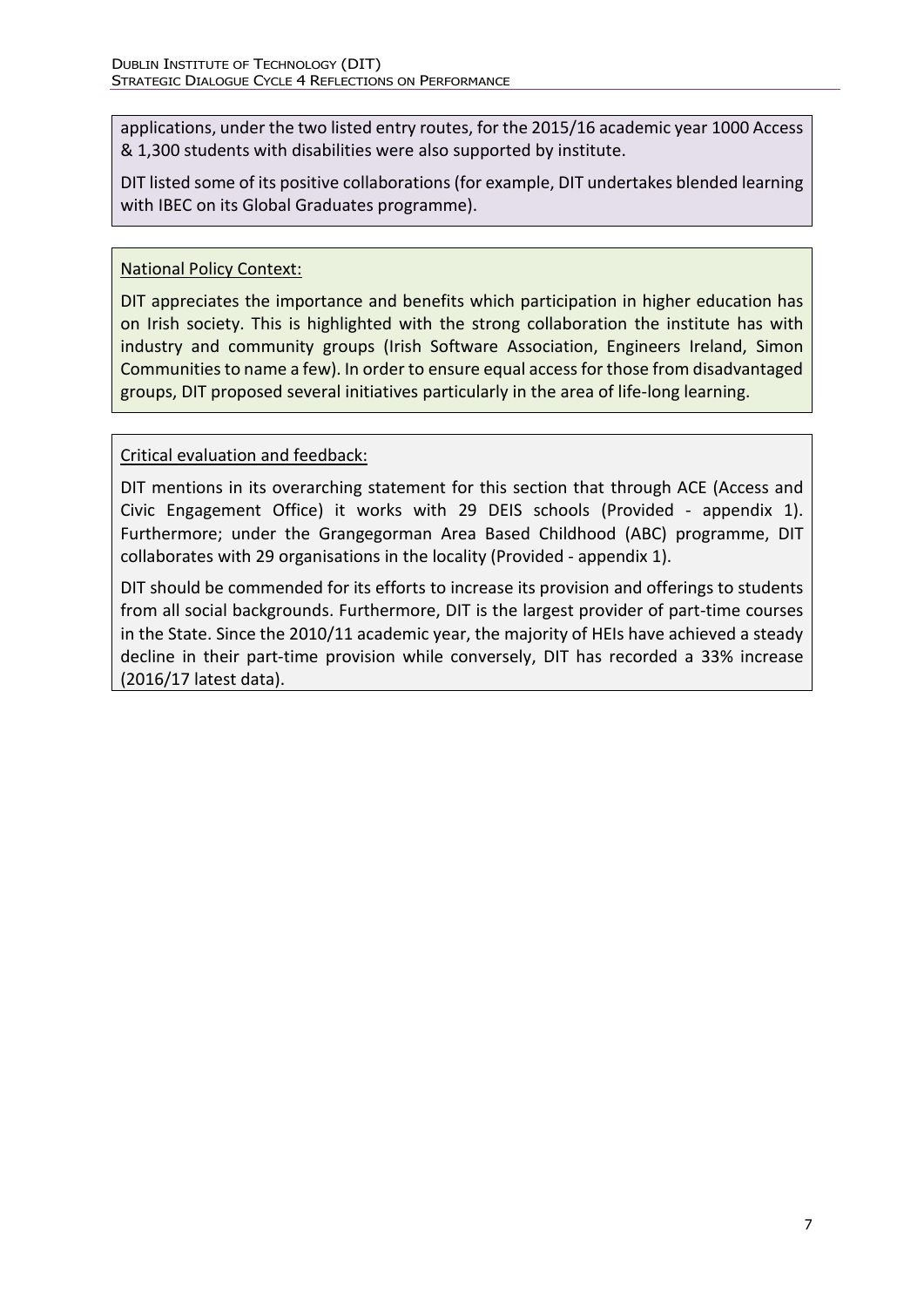## **3. Excellent teaching and learning and quality of student experience:**

(1 objective; 6 performance indicators); 5 targets achieved / 1 not

#### Initial commentary:

Concurrently with the agreed compact, DIT also updated its strategy for teaching, learning and assessment in order to improve the overall student experience. This strategy has been successfully implemented, reflected in 10 deliverables (Development of "General Entry" programmer addressing the First Year Transitions agenda, work on the First Year Framework for Success; First Year Experience projects). Separately, DIT assessment practices have been revised. DIT presents a complex and comprehensive approach towards this domain encompassing feedback received from students and staff results. DIT's ISSE's survey reflect progress made across 9 considered aspects (grouped under 4 themes). However, DIT performed equally or below the average when compared to national averages under these themes. Only in relation to the "Learning with peers" theme (indicated by collaborative learning) did DIT perform above the national level.

DIT is currently involved with an on-going process of programme validation and review, but the institute did not specify how often or when these reviews are undertaken. Graduate attributes (set of 6) are requested to be incorporated into programme handbooks and related material. DIT established the LTTC (Learning, Teaching & Technology Centre) to provide support and assistance in this area.

DIT outlined the following objectives under this domain:

- 1. To continuously improve the learning experience so that all students acquire skills and develop as independent learners / specified by 6 Performance indicators (qualitative and quantitative):
	- a) All programmes provide students with the opportunity to develop key employability skills or graduate attributes as set out in the approved policy document – target achieved.
	- b) Percentage of programmes with work placement / internship element initially the agreed target was set at 25%, but this was revised upwards to 50% (what was the reason for this amendment?). DIT achieved an outcome of 45% and therefore the target was not achieved. In this case it should have been marked yellow, not green (as set out in the in SER). DIT states this result is lower than the previous but it did not provide the previous percentage - this would have been helpful. To enhance the analysis, it would have been beneficial to have received this information in numerical format also. DIT states that this query was addressed in the Cycle 3 SER and provided a copy in the appendix).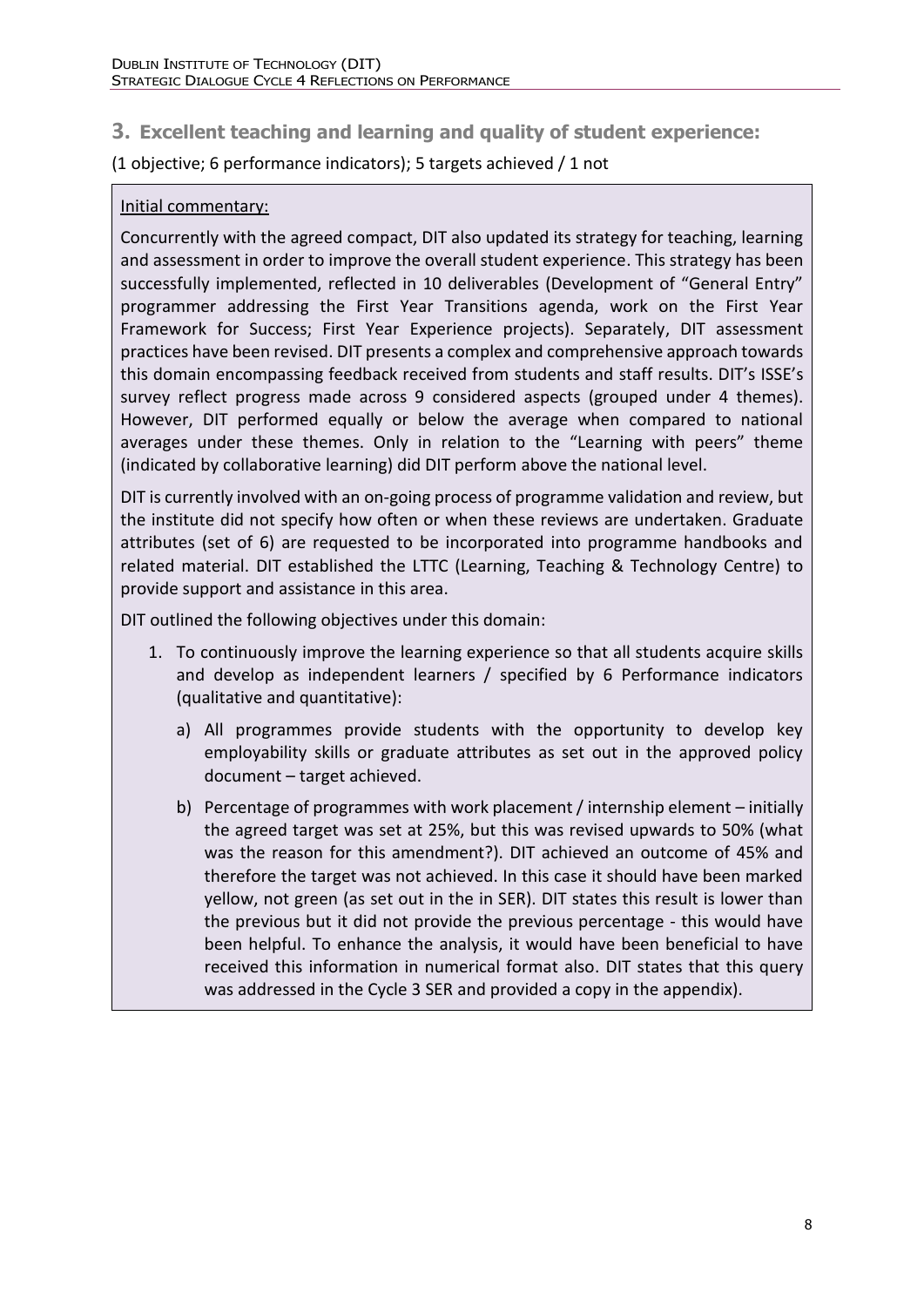c) Percentage of programmes with "Students Learning with Communities (SLWC)" element – initial agreed target of 25% was revised, DIT stated the original target was 20% and following review the target was increased to provide greater levels of stretch.

The new target has been exceeded – with the achieved level of 30%. This result reflects the effort made by DIT in increasing and successfully maintaining its local and regional collaborations.

- d) Percentage of programmes with a formal entrepreneurship element; target of 30% vs 32% achieved. It is also a significant increase compared to the 10% baseline set (2012/13). For the 2016/17 academic year a new initiative "Student Entrepreneur Academy" was launched. This additional programme component enables DIT students to acquire and apply new skills during their programme of study.
- e) Non-presence rates of undergraduate full-time new entrants: target not expressed in percentage rates or numerical formats although the illustrating chart (Fig 18) presents the results as percentages. This chart shows that the nonpresence rates, by NFQ level, have decreased (apart from Level 6) between the period 2013/14 and 2016/17. An accompanying narrative or benchmarking data against non-presence rates, both nationally and for the IoT sector, would have been helpful. DIT states they provided this under Cycle 3, see Appendix 5).
- f) Delivery of the actions contained in the Quality Enhancement Plan (Jan 2012); two actions identified; target achieved; the Quality Enhancement Issues Log' – developed; further actions required (log records, responses and updates).

National Policy Context: It's commendable that DIT achieved significant progress under this domain, although some targets were not met as planned. DIT is also in the process of improving their teaching and learning provision and enhancing the quality of their student experience. Based on internal student performance statistics, the institute's Academic Quality Assurance Committee is able to identify problems and provide recommendations for development and improvement. Additionally, DIT also draws on sources such as the results of ISSE to assist with improving their performance and applied additional resources to improve their response rates. Although all nine single engagement indicators show internal increases from the previous year, there are still four factors with values below the national level.

It has been stated in the SER that the "Campus Environment" has emerged as an issue and the reason provided is due to the ongoing relocation of services and consolidation process.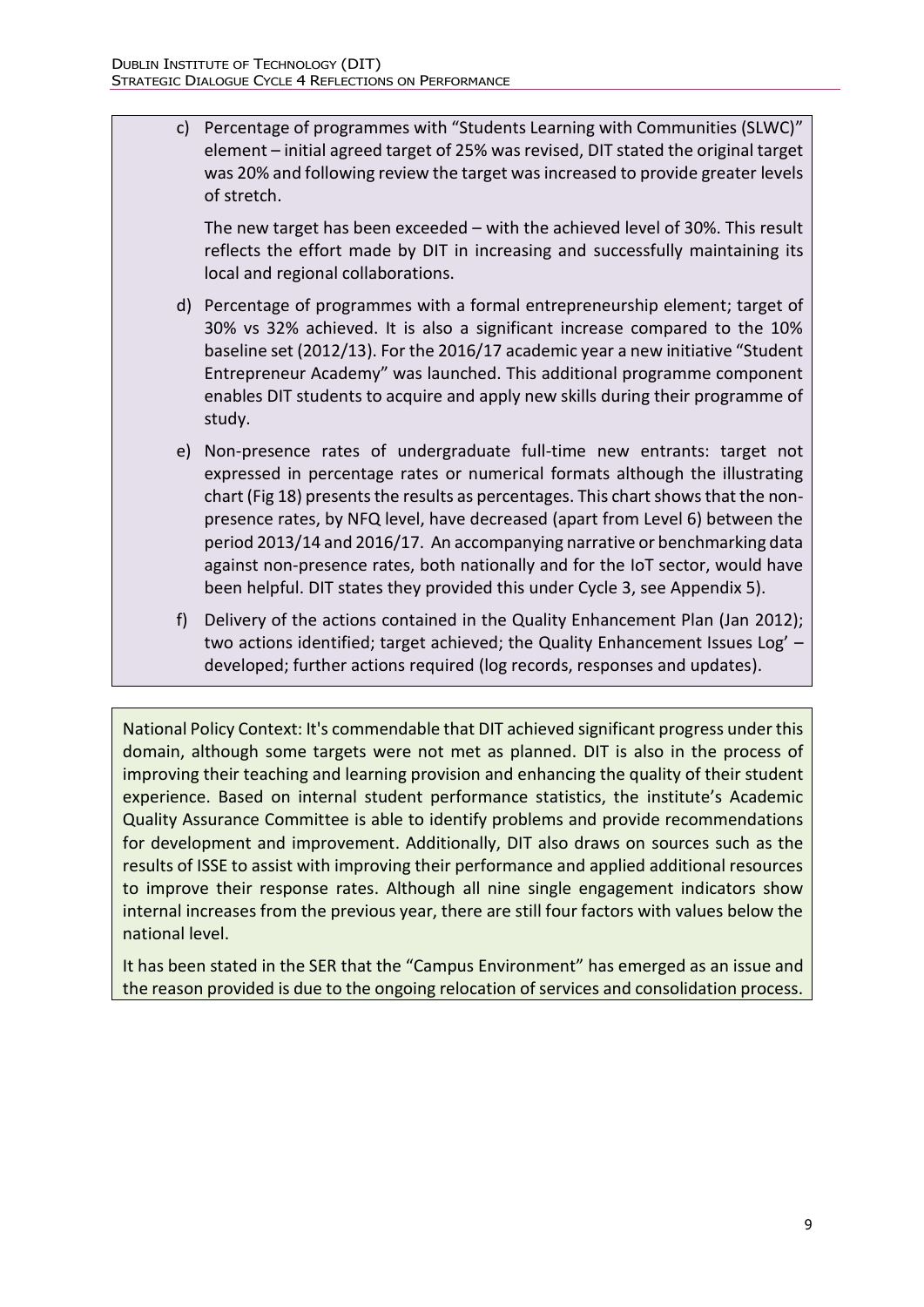This clearly affects the general perception of the campus environment (particularly the supportive environment). DIT specified those factors, as key priorities for its further development, especially the progress on the development of the new campus and maintenance of existing facilities.

Critical evaluation and feedback: DIT has made substantial progress under this domain. However, when compared to DIT's Teaching, Learning & Assessment Strategy 2011-2014 the strategy set out in the SER (updated in 2014), includes less factors (6 vs 5). Furthermore, the factors used in the original version presented a wider spectrum; and the areas of focus and indicators provided are more comprehensive and specified clearly. It has been strongly emphasised by DIT that improving retention rate is a priority area and the institute has a Retention Officer in place in order to drive key initiatives to continue to support their students throughout their programme of study. In this regard, the institute has put great emphasis on improving its first-year experience and first year transitions agenda (specified by the development of "General Entry" programmes). However, as part of DIT's cycle 4 submission, the institute makes no reference to this key position.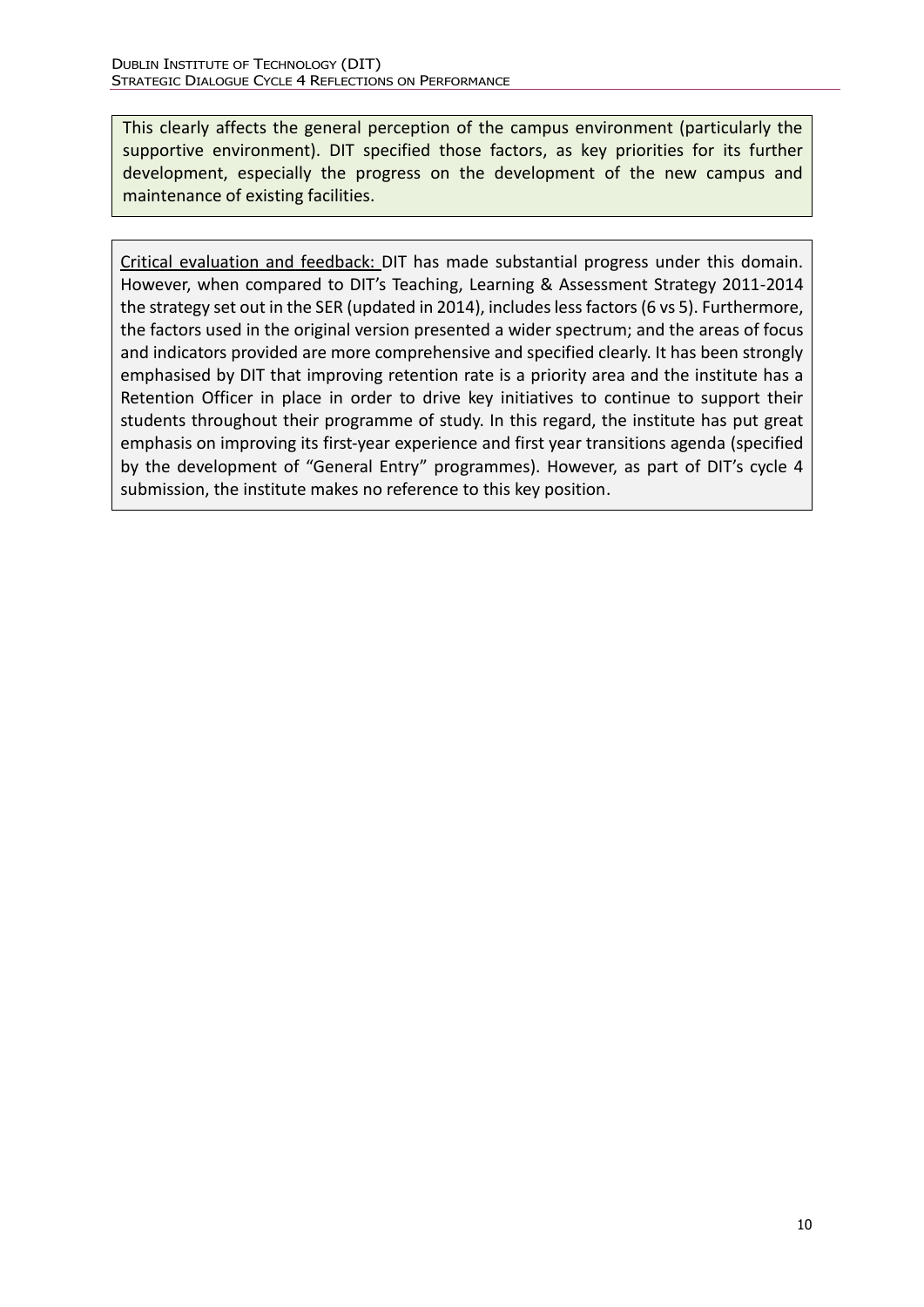# **4. High quality, internationally competitive research and innovation:**

(1 objective specified by 6 indicators; 4 targets achieved, and 2 targets not met)

### Initial commentary:

Objective specified:

- 1. To be an important source of research and discovery and underpin DIT's education programmes and its contribution to the economy and society:
	- a) Academic Staff with a PhD the institute had set a target of 46% from a baseline of 39% (2012/13 academic year). The institute achieved an outcome of 45%. Although slightly under its target of 46%, the institute has marked this as achieved. This clearly demonstrates that the number of DIT academic staff completing their doctoral studies is increasing and provides evidence the institute is supportive to its academic staff with undertaking these pursuits. Research Students (FTE): the TU4Dublin consortium target for the end of 2015/16 was set at c. 650 (FTE); the result achieved was 491 (FTE), and the target was not achieved but DIT marked this as green and achieved. There is however very comprehensive information included under this key performance indicator. If the baseline of 300 (FTE) (2012/13) is applied, DIT and its TU4Dublin partners have made significant progress. External Research Award Value (instead of the original KPI: Research income); amendment made in Cycle 3 and this revision was agreed with the HEA. The target of €5.75m has been surpassed by c. €25k.
	- b) Value of external research awarded at c.€5.78m. This figure is also higher than the amount set in the baseline of €5m for 2014. DIT has introduced good practice with monitoring its research provision – on a monthly basis, DIT monitors its research award pipeline and expenditure to ensure any anomalies can identified and actions put in place.
	- c) Publications per year: DIT set a target of 1000 publications but achieved an outcome of 906 (2016). If the baseline of 588 in 2012/13 is taken into account, a very significant increase can be noticed. In this case details on the number of publications submitted and / or accepted would be helpful.

National Policy Context: In the broader context, DIT and its partners such as the HSE and DCC (intersectoral integrity) with the support of PRTLI (Programme for Research in Third Level Institutions) cycle four have successfully inaugurated the Environmental Sustainability and Health Institute (ESHI) on the Grangegorman Campus. Aside from its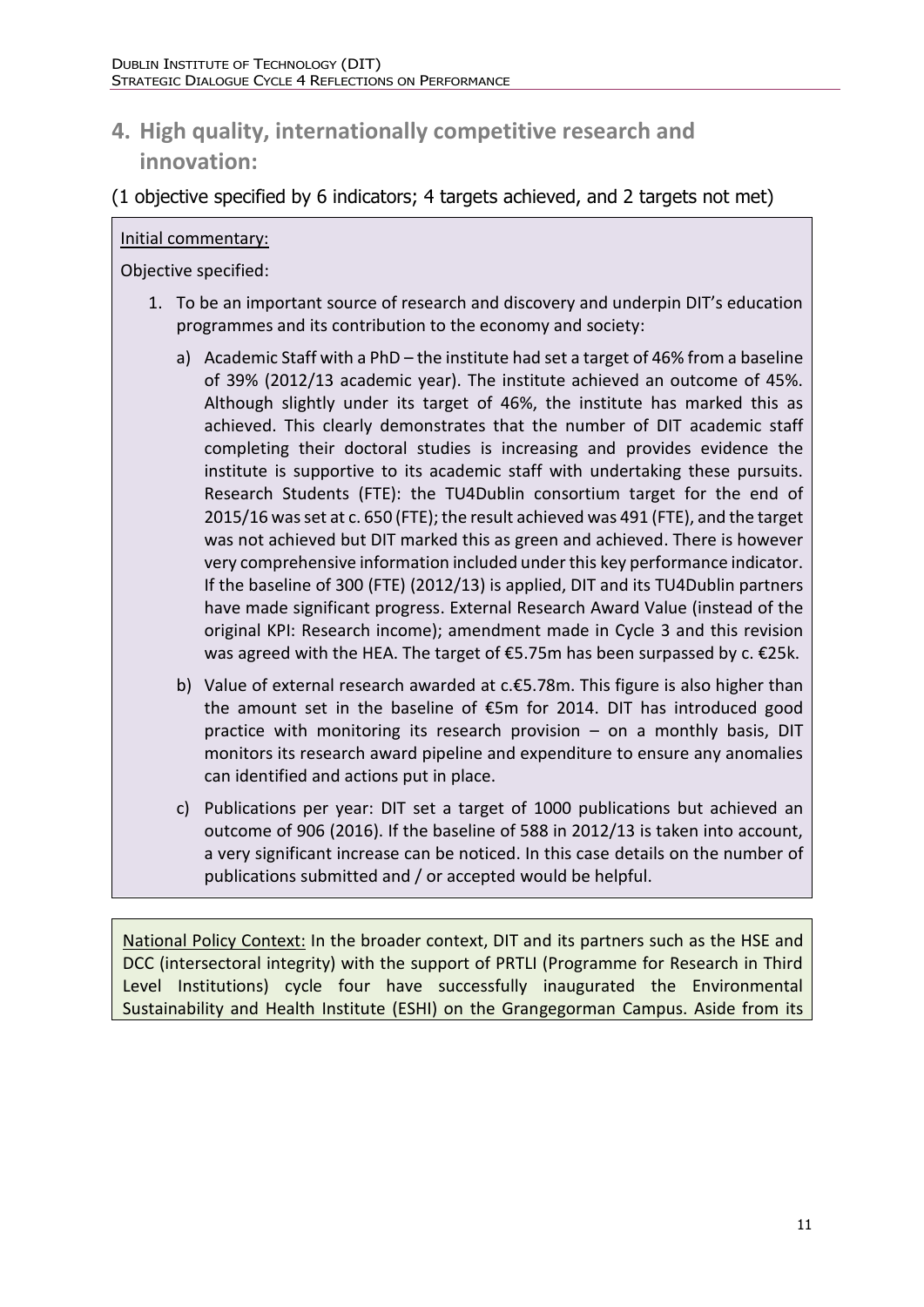higher education linkages, DIT has established strong links with partners from different sectors (community, health, industry, primary education, NGO). Furthermore, DIT's research activities span the quantum of its provision (both STEM and AHSS) coupled with its impressive network in international research collaborations. It would be beneficial if the map illustrating DIT's international collaborations (pg 26) listed the collaborating institutions. From the information provided it would appear DIT has strong international research collaborations with institutions in North America, Australia and Asia. Over the four cycles of the Compact, DIT has secured and invested over €80m in it's research activity. On average throughout the duration of the compact, DIT annually awarded 100 research degrees.

Critical evaluation and feedback: DIT provided no commentary in their overarching statement regarding the research aims they have set out in their 'Research Action Plan'. The one research objective includes 6 indicators, and all have been marked green though DIT did not achieve one of its agreed targets– the percentage number research students (measured as FTE) (KPI2).

DIT has responded that they set out their principal aims in the original compact and subsequent SERs. DIT provided more information and commentary in the response on their 'Research Action Plan' aims and core objectives in Appendix B.

In case of KPI2, the presented target refers to the TU4Dublin consortium and there is lack of a separate target for DIT. Therefore, based on the data in the SER it cannot be verified. We can presume, that the planned contribution provided by DIT would be the highest within this group, taking into account the scale of the Institution.

DIT has responded that with the full implementation of their graduate research school in January 2016, all graduate education planning has been undertaken on a joint basis and that the 4% target was a common goal. DIT affirm they have taken on the biggest share of research enrolment of the partners. Since it is a common goal, they believe it is logical to present total enrolment figures on a combined basis.

|                                   | 2013        | 2014        | 2015          | 2016       | 2017          | 2018         |
|-----------------------------------|-------------|-------------|---------------|------------|---------------|--------------|
| <b>HEA Target</b>                 | €4,443,600  | €4,830,000  | €5,250,000    | €5,750,000 | €6,210,000    | €6,706,800   |
| DIT Performance (External Awards) | €12,821,407 | €4,097,517  | €3,792,445    | €5,878,587 | €4,000,074    | $\epsilon$ 0 |
| <b>Delta</b>                      | €8,377,807  | $-£732.483$ | $-£1,457,555$ | €128,587   | $-£2,209,926$ | $-6,706,800$ |

Based on award values, the baseline for the compact period therefore reads as follows: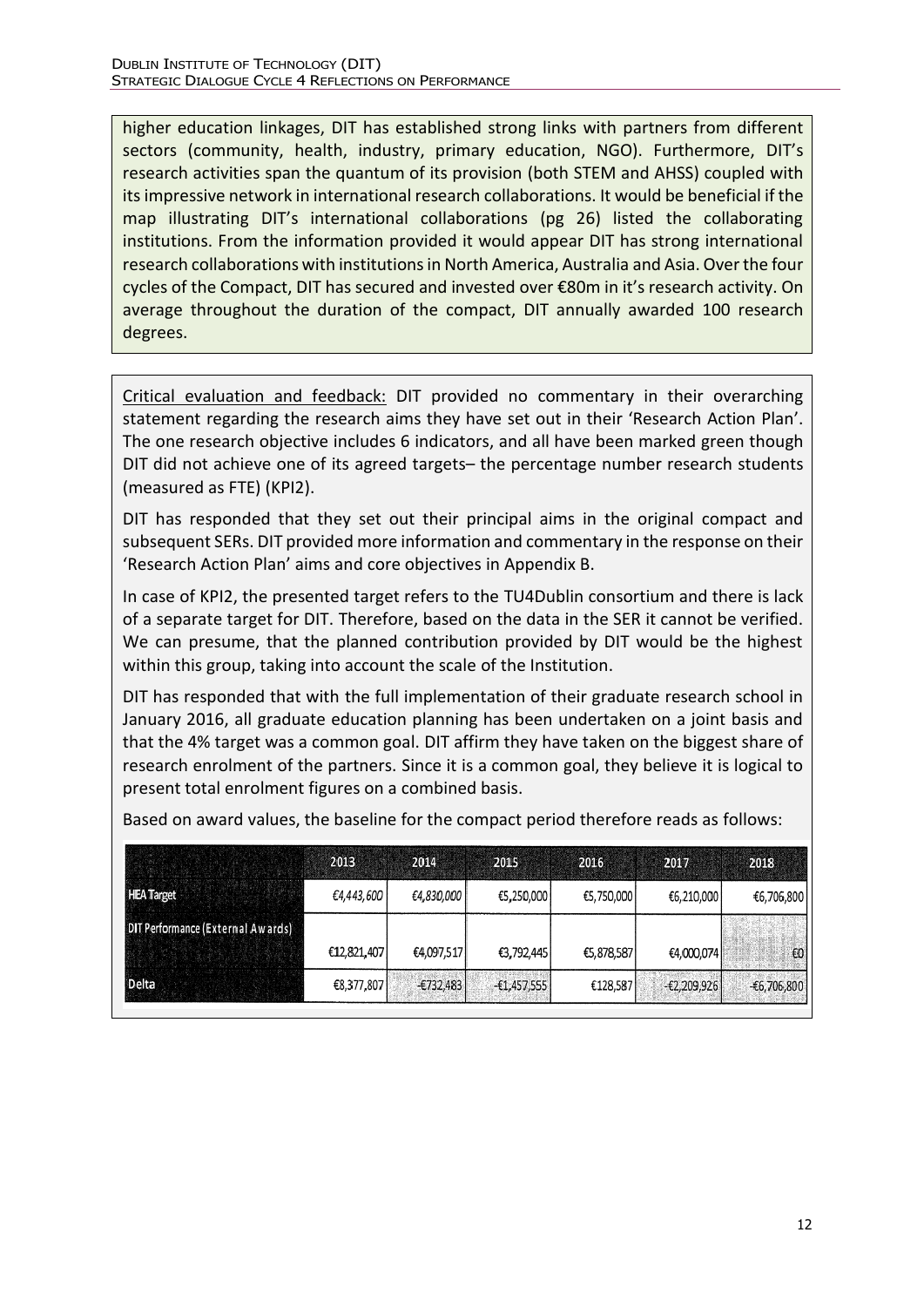DIT points out that in the baseline year for 2013, the performance figure included significant PRTLI funding which had the effect of distorting subsequent years' performance and hence the decision to recalibrate targets based on actual awards on an annual cycle with a projected year on year increase. As such funding performance was below target in 2014 and 2015. This has been turned around in 2016 following interventions under the Research Action Plan. DIT has now met and slightly exceeded the target. Projecting into the future, DIT feels it is on track to comfortably meet its targets.

The last indicator under this domain KPI4 is based on the number of publications per annum. The result for the final year is slightly below the proposed target (906 published vs 1000 planned). Conversely, there is a significant increase in publications from 588 given in the baseline. It's not entirely clear what timeframe should be taken into account here; the academic year as in baseline 2012/13 and the target for 2016/17 or the calendar year. In the SER it has been stated that this number of 906 publications is a total count in 2016 (p. 29 / SER). As the figure of 906 is based on 2016 data, this figure may have increased with activity undertaken between January – May 2017 when DIT submitted their publication. This should be confirmed with the institute.

DIT states that data is collected on a calendar year basis and uses Scopus, Web of Science, and other databases to collect annual publication and citation figures. Therefore, data should be read in terms of the baseline in the calendar year of 2013 and subsequent years.

Last year, the HEA drew attention to the research ambitions of DIT. The institute was forecasting a large growth with its PhD numbers on the back of reduced research funding levels. For this iteration of reporting, DIT has reduced their ambitions but the issue is worth reiterating to establish where the institution now positions its research strategy, in the context of the criteria for TU designation whereby 4% of students must be engaged in research; and the onus for TU4Dublin consortium achieving this target falls primarily with DIT.

DIT clarifies its research strategy in the context of the criteria for TU designation and offers the following:

DIT with its partners remains committed to meeting the criteria for TU designation, including the 4% research student enrolment. Over the course of the compact it has developed strategies to meet that goal, adjusting to the challenging national environment and seeking to diversify its funding base. The partners have increased supports for research development from alternative sources including philanthropy, self-generated income and industry funding. Going forward, they will build on this research strategy and continue to deploy a targeted approach towards a) consolidating and concentrating research activity, b) grow and diversify the research funding base, c) develop new capacity through staff recruitment and development policies as well as researcher career supports.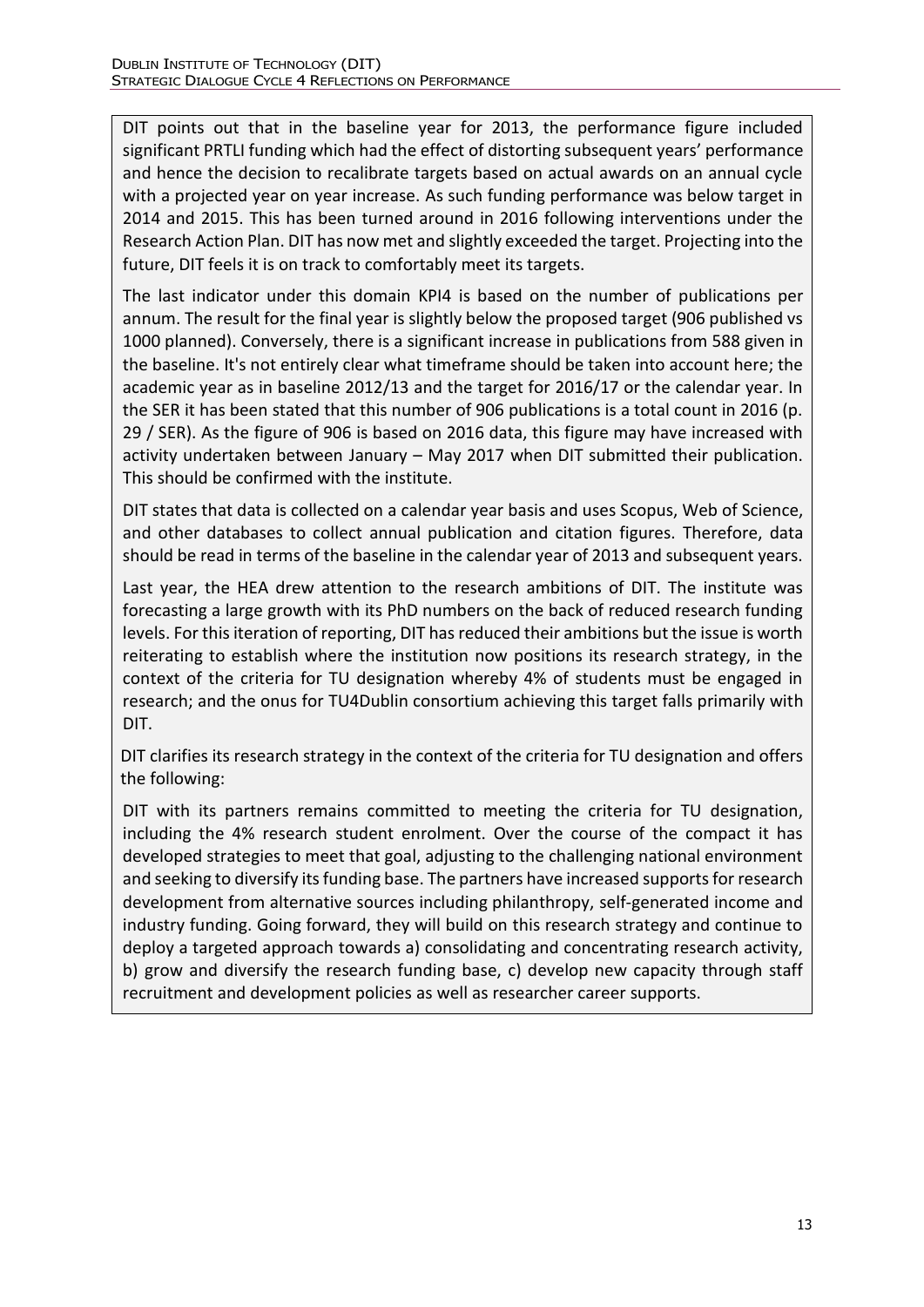The core objectives outlined in their Strategic Plan and further developed in the Research Action Plan can be found in Appendix B.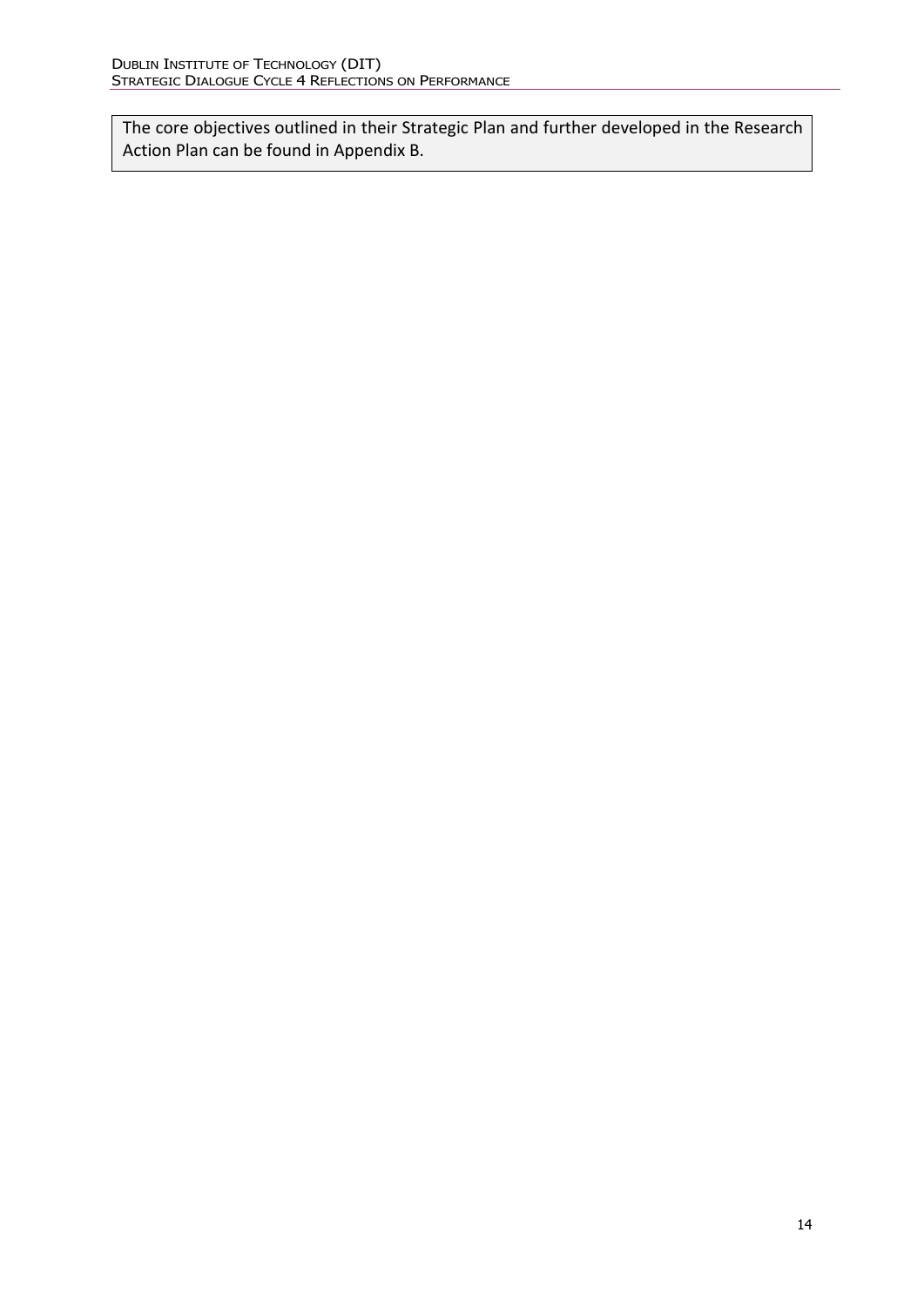# **5. Enhanced engagement with enterprise and the community and embedded knowledge exchange:**

(1 objective / 3 performance indicators (one of them specified in more details by additional 8 KPI; all targets marked as achieved in the SER))

Initial commentary: DIT has performed strongly under this domain which was recognised nationally by Knowledge Transfer Ireland (KTI) 2016 for the institution's performance at commercialising its research. DIT via the Hothouse enterprise programmes, contributed significantly in creating over 200 new ventures and 1,600 jobs. Additionally, DIT is the leader of the Dublin Region Innovation Consortium (DRIC). DIT presents a very wide spectrum of activities pertaining to community engagement, whereby the institute plays an important role in the north inner city, often considered as a disadvantaged area. The following one Institutional objective has been agreed:

1. to be valued by academic, industry, community and other partners, nationally and internationally, for the transfer of knowledge and skills relevant to sustainable development performance indicator: Level of technology transfer and enterprise support activity under selected metrics (8):

- KPI1 Spin outs – target of 4 per year vs 4 established in 2016; particularly the previous year 2015 was good in this regard with 6 spin-outs. A DIT spin out company, Kastus Technologies won the KTI 2016 Spin-out of the year Award.

- KPI2 Licenses / Options / Assignments: target – 10 LOAs vs 11 LOAs achieved per year as a final target, the same as in baseline for 2012/13 and also in accordance with the Compact; target was exceeded. This is a quarter of all LOAs in the technological sector in Ireland. The number of completed license deals DIT completed during the span of the compact was 23; but how many of this were completed last year? 11 of these were completed last year.

- KPI3 Research Agreements with industry: a target of 5 agreements vs 5 agreements signed (specific research contracts). Target achieved, and different types of agreements are described, research agreement & Innovation Vouchers (IVs). A Development Manager has been appointed to streamline the process of delivering IVs.

- KPI4 Invention Disclosures – target of 30 invention disclosures set out in DIT's SER, but target of 32 was agreed in the Compact, however, 38 were achieved in 2016 (the same as in the baseline year of 2012/13). The target (both versions) was surpassed. There was no reason provided for the variances with the targets provided.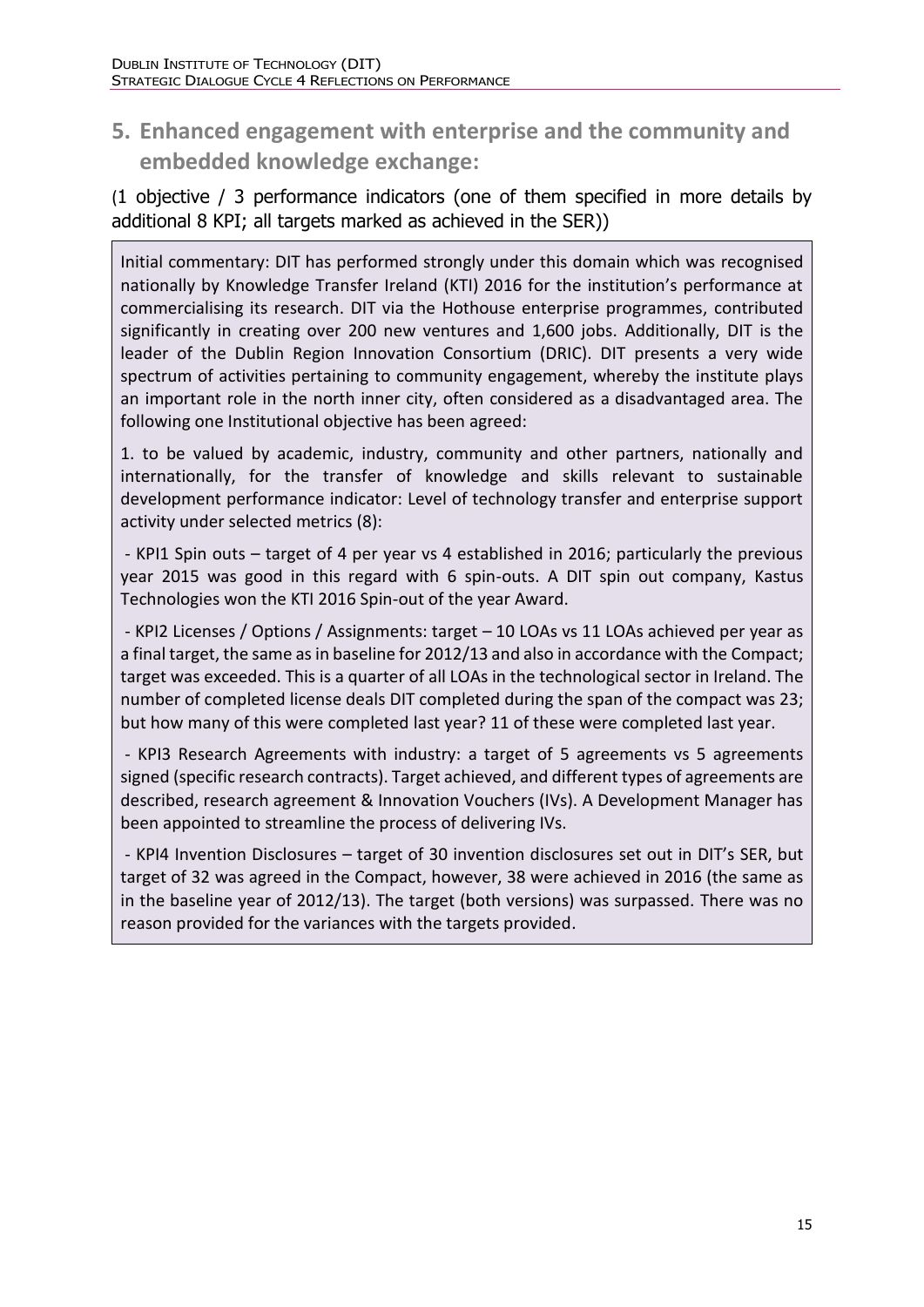DIT has responded that technology transfer metrics are agreed with Enterprise Ireland as part of the Technology Transfer Strengthening Initiative and would have changed during the period.

- KPI5 Priority Patent Applications: final target of 12 vs 10 filed initial patent applications, target not achieved in 2016, therefore, it should have been returned yellow. The table refers to the final targets vs the most recent results for the final year, not to the overall period. DIT should be commended for its strong performance in 2015, filing 15 patent applications.

- KPI6 PCT Patent Applications: target of 6 vs 5 PCT applications filed. Albeit, DIT missed their target by one, as the target has not been met, this should have been returned yellow.

DIT disagree that the target should have been marked as yellow as their performance over the period of the compact was quite strong. They state in the uncertain area of commercialisation of research, missing a target by one patent is not material and that on a practical basis the timing of applications and licensing is fluid and some years may surpass while other may be slightly below, but overall performance is strong.

- KPI7 No. Hothouse New Frontiers programmes: the target of 2 programmes to be offered refers to 2015 (as per SER), while the Compact refers to 2016/17 as the final year as, however the target is the still the same in both documents: 2 programmes. The commentary states two programmes were completed in 2016 but there is a lack of clarity – offered programmes are a different metric than completed programmes; equally which year is taken into consideration? This is a typo on the part of DIT and the year that was meant to be referenced is 2016. DIT has also clarified that where it was stated the programs were offered it was meant to have been the programs were completed.

- KPI8 No Participants Hothouse New Frontiers Programme: the target of 30 set in the SER is higher than the target agreed in the Compact (26 is referenced on p. 38, but 30 is referenced on p. 35; two different values in the same document? As the SER states that 30 participants completed the New Frontiers Programme in 2016 which is the same figure provided as the baseline 2012/13 – does this this mean all participants completed the programme? (Equally, the Compact refers to the 2016/17 academic year, while the commentary, included with the SER refers to the calendar year 2016.

DIT states the change was due to additional funding being available through Enterprise Ireland and that when they state the programmes were offered, they mean they were completed. There was no clarification on the dates.

Objective 1; Performance indicator 2: Active participation in regional / civic networks – this a qualitative indicator. Targets are marked as achieved. 5 goals / target were identified spanning a wide spectrum of activities, and completed in collaboration with other HEIs and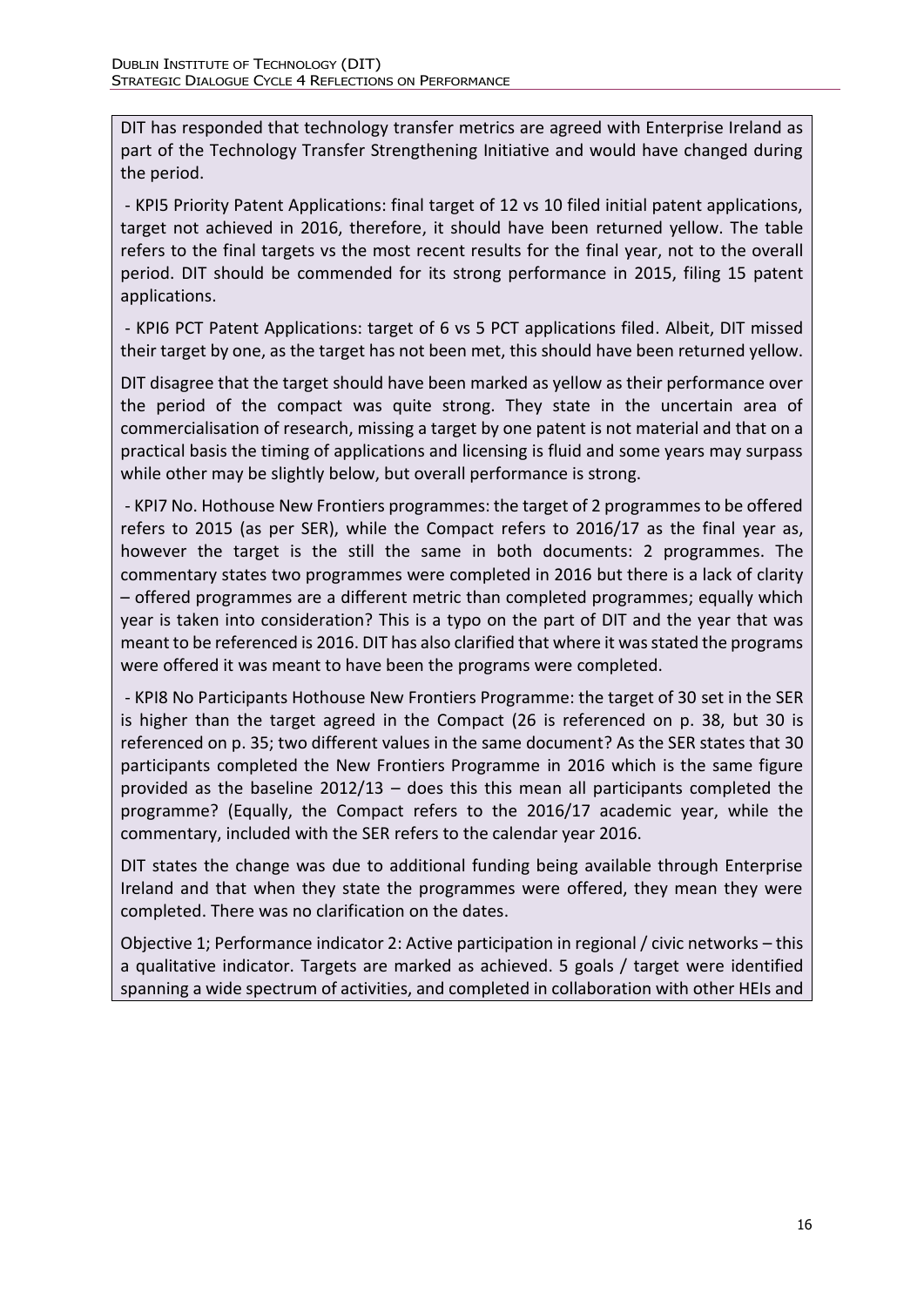stakeholders. The construction of the Grangegorman campus is a strategic objective for the city within the Dublin City Development Plan.

Objective 1; Performance indicator 3: Active Participation in community-related initiatives: two targets: 1) 25% of programmes with SLWC element (ref. to section 3) and 2) Active participation in Grangegorman Labour & Learning Forum - GLLF (on at least 3 initiatives). The commentary does not provide the percentage of the programmes with an SLWC element, but it does provide a brief overview and justification of embedding SLWC activity within DIT's mainstream programme provision. In relation to the second target under this indicator; DIT is a co-founder of the GLLF. A very complex and comprehensive approach has been presented in terms of supporting the local community. Prioritising the benefit and improvement of the quality life for local people and communities was stated as the main objective of the GLLF. In addition, the Grangegorman Employment Charter is monitored by GLLF in order to ensure that the prospective work on the campus construction site will be assigned to local industry.

National Policy Context: As the institute has developed strong collaborations across different sectors, DIT can be considered as a model institution in its approach towards local integration. The institute endeavours to engage with local suppliers and employment with the functioning of its Grangegorman campus. The Campus has attracted major interest from Dublin City Council, Dublin Chamber of Commerce, IBEC, CDETB, NTA, HSE, Intreo. The institute has continued its involvement in the Living Knowledge Network, particularly via EnRRICH project (link attached in the SER).

Critical evaluation and feedback: DIT is involved in a very broad spectrum of activities, which encompasses collaborations with different stakeholders, local communities and industry representatives sectors, It would be helpful if the Government agencies and community related groups, who have a vested interest in the Grangegorman Campus, could be listed additionally, as part of DIT's 'Grangegorman Employment Charter', the institute, in the first instance, tries to employ people who are considered 'long-term job seekers'. This is a positive step taken by the institute to address the socio-economic inequalities within surrounding communities of the Grangegorman Campus. Based on the results presented by DIT, it is very clear the institute is committed to its wider community.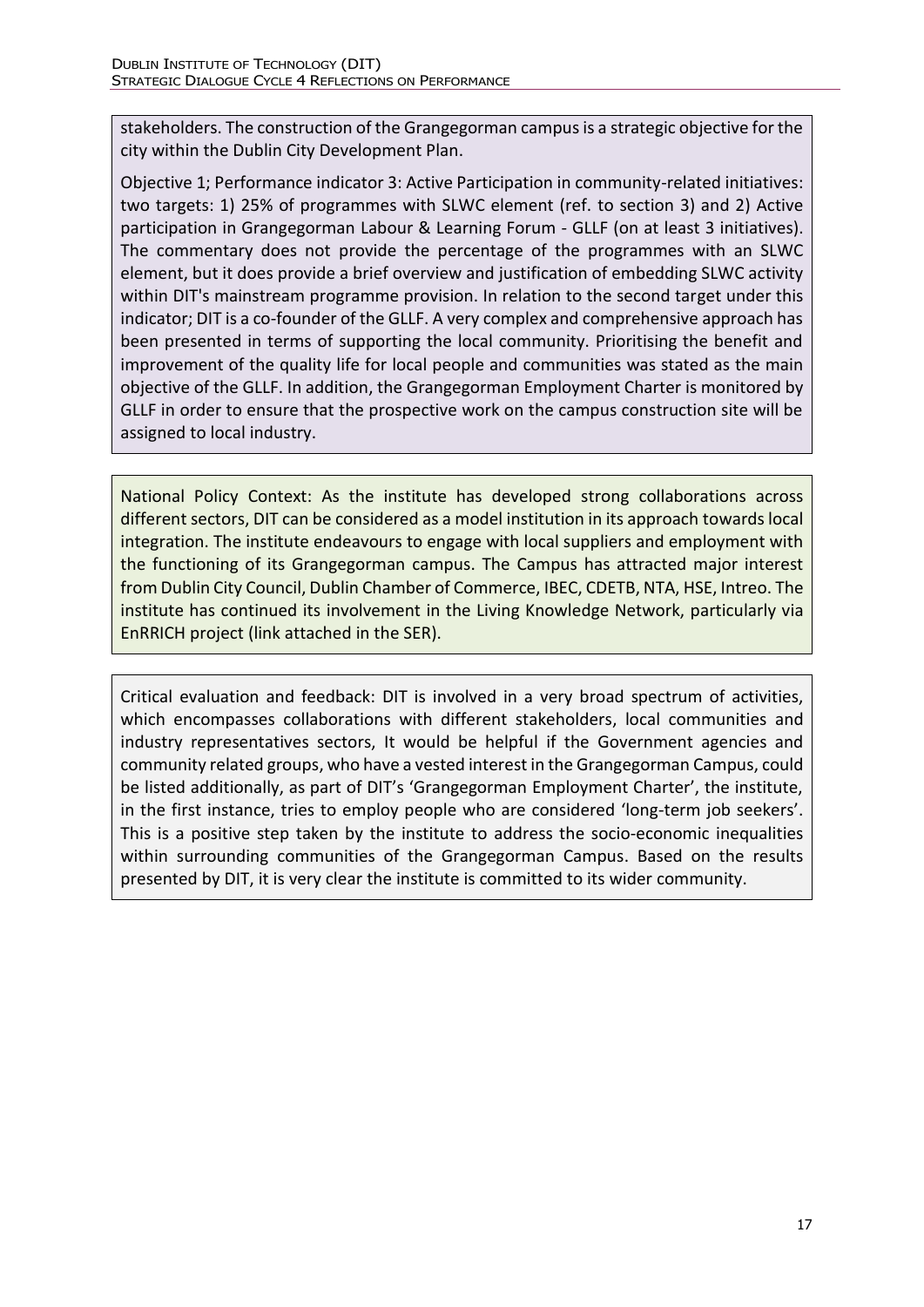# **6. Enhanced internationalisation:**

1 objective & 1 complex indicator (replacing the initial expressed by number of international student enrolments); partly not achieved; in terms of the international student enrolment

Initial commentary: During the earlier rounds of strategic dialogue, DIT mainly measured internationalisation in terms of the recruitment of international students. However, the TU4Dublin consortium agreed that internationalisation should include all Institute activities. As a response to this new approach, an international strategy for all partners was developed in 2016. The strategy identifies 8 key aims; international staff and student body, to become an international university, ensure that internationalism is embedded into all core activities; to name a few. This strategy is currently being implemented by DIT. There is only one objective under this domain: to ensure a sustainable position for DIT as an international higher education provider. Under strategic dialogue cycle 3, the performance indicator was replaced by a more complex index which includes measuring the number of international students enrolled, and the participation of staff internationally. The agreed target for 2016/17 was 1,025 students (there is no specification if this refers to Non-EU students, as indicated in the commentary). This target however was not met; therefore, it should have been returned yellow; target of 1,025 vs 877 enrolled (number consisting of 775 Non-EU and 102 Full-time EU students). Furthermore, a lower final target was set out in the Compact; 995.

National Policy Context: The international strategy between all partners of TU4Dublin has been approved and three main goals were specified: Operational Areas, Research and Internationalisation of the Curriculum. DIT emphasises its current status as an 'institute of technology' is negatively impacting on their ability to attract and recruit international students' and academics.

The Compact refers to the development and adoption of quality assurance systems to comply with the Irish Higher Education Quality Network (IHEQN) and future Q-Mark legislation but there is no reference to this within DIT's SER.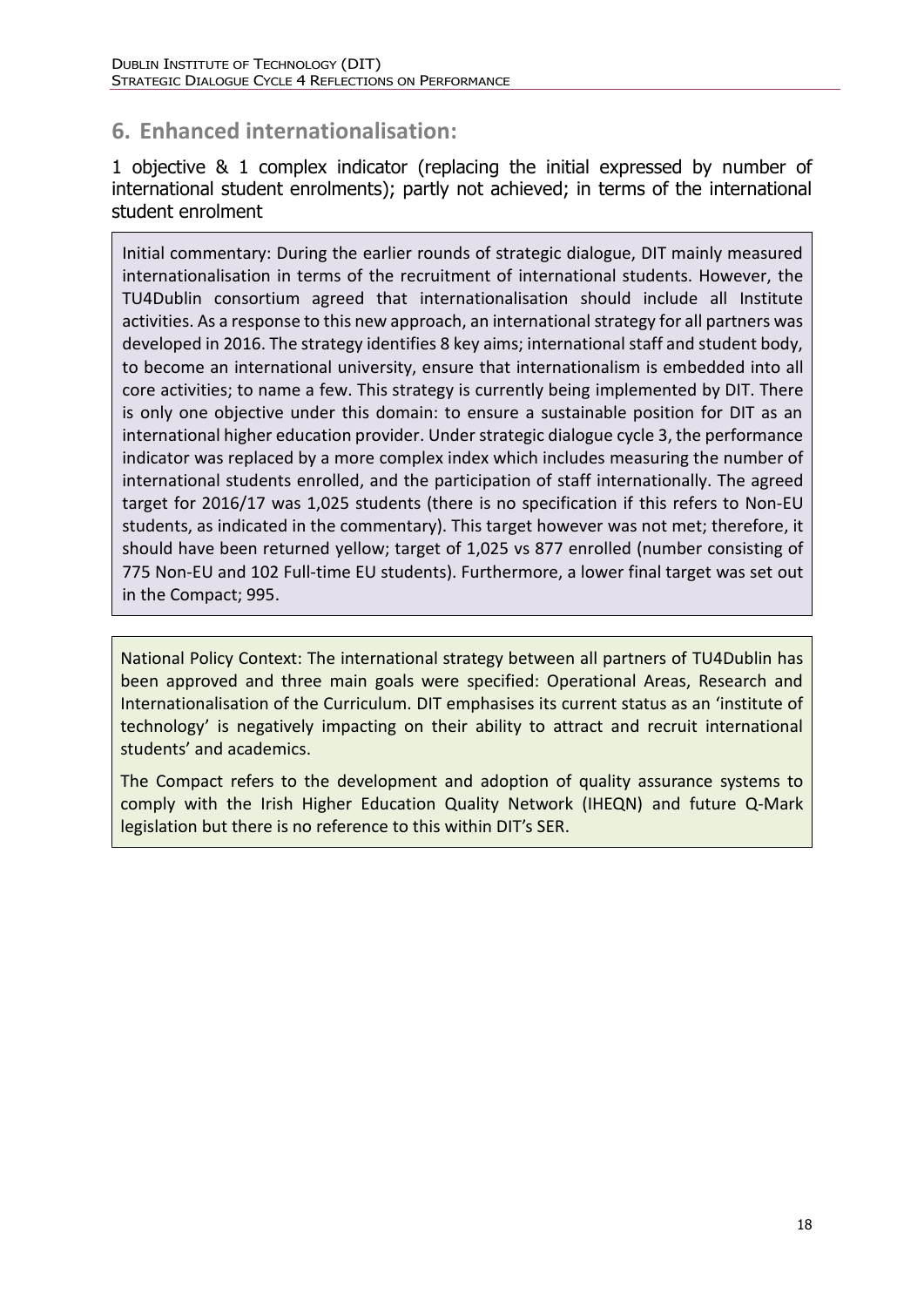Critical evaluation and feedback: The attached chart (Fig 20) presents the International students enrolment for all institutes of technology but there is no separate data for DIT or accompanying commentary. Based on additional HEA data, DIT accounted for nearly one third of all full-time Non-EU students enrolled in the IoT sector for the 2016/17 academic year.

DIT states that over 35 Irish business students will study with its various 19 international partner institutions. It would have been helpful if DIT could have clarified if all 35 students undertook their placement.

The information provided by DIT under this domain is quite general – for example, the SER states that DIT participated in over 20 global business competitions. Accompanying information on these competitions would have useful for context. DIT has attached additional information giving an example of one of the global business competitions – see appendix 6.

One of the targets of the compact was to establish an International Office Advisory Board but there is no reference to this target in DIT's SER.

DIT would like to clarify that the only target agreed upon was that of international enrolment and that an International Office Advisory Board is part of the TU4Dublin strategy and this may be included as a target in the future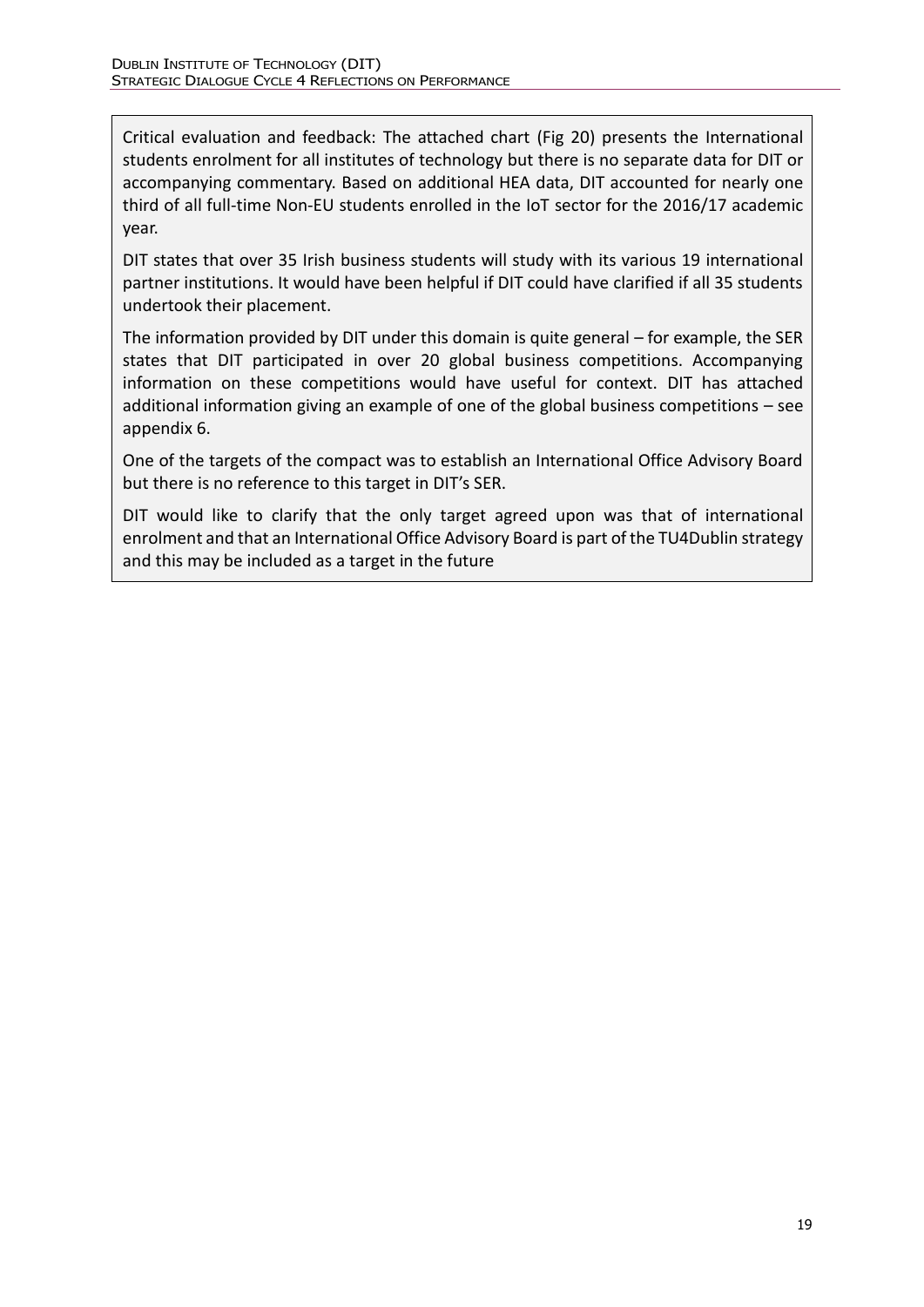# **7. Institutional consolidation:**

3 objectives defined respectively by 19 very detailed indicators referring to the main performance indicator (establishment of a Dublin Technological University with formal designation, with consortium partners, ITB and ITTD); objective 2 & 3 are specified by the same performance indicator: programmes as set out are completed

### Initial commentary:

It is noteworthy, as an indicator of consolidation, that ITTD, ITB and DIT have submitted the same information in their SERs under this domain.

In a general introductory statement, DIT notes that, as expected, the main aim in this domain is to implement the Dublin Technological Alliance (DTUA) project plan. In so doing, an objective was to establish a curriculum commission to identify opportunities for collaborative provision and pathways. It is noted that a Programme Management Office (PMO) has been set up and has undertaken 50+ projects to achieve TU designation. Subject to enactment of legislation, it is stated that TU status will be achieved in 2018. The two main objectives are as follows:

Under the objective of implementing the DTUA project plan, 16 Priority Actions are described in detail. With the exception of 3 actions marked in yellow, all others are given green ratings. Progress has been made in relation to:

- 1. Development of the curriculum framework for TU4Dublin (green), including review and standardisation of academic policies and collaborative work on 'TU4Dublin Programmes of the Future'.
- 2. Development and implementation of 1<sup>st</sup> Year Experience Strategy (green), spanning a number of projects.
- 3. Establishment of a joint Graduate Research School (green), which provides a common support service to all members across TU4Dublin.
- 4. Development of Structured PhD Programme (green), which has been fully implemented since September 2016.
- 5. Delivery of joint technology transfer measures (green), an area in which DTT has excelled through its involvement in DRIC.
- 6. Development of student services transition plan (yellow), with 25 related projects underway to be delivered by September 2018.
- 7. Development of strategy for embedding engagement in TU4Dublin (green), which has resulted in the 2016 report *Creating an Engaged University*.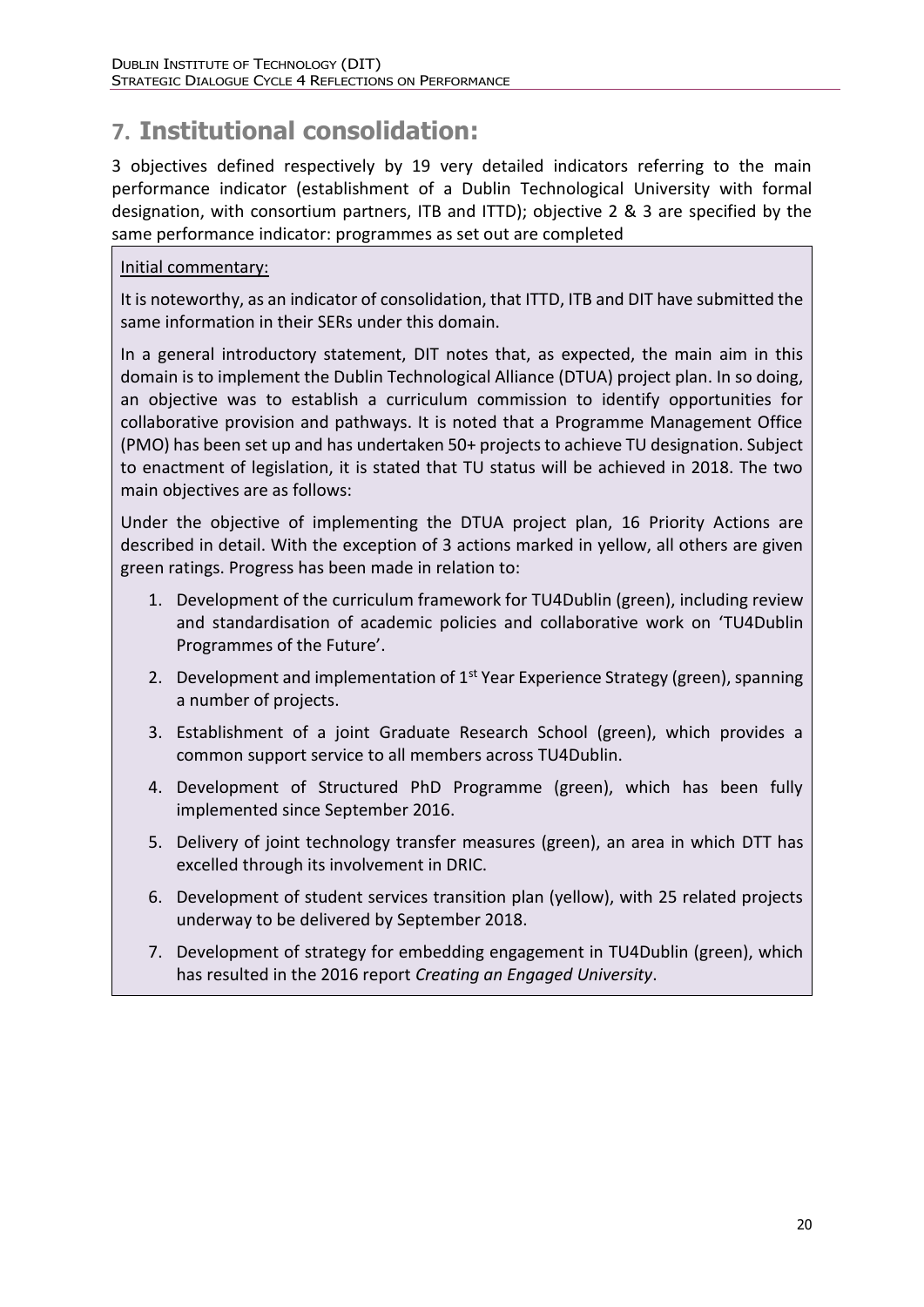- 8. Joint prospectus and entry in CAO (green), on which progress has been made subject to confirmation of merger date.
- 9. Joint marketing to international student markets (yellow), for which a strategy is being implemented.
- 10. Development of a position on skills and apprenticeship (yellow), for which a draft position paper has been developed.
- 11. Progress in organisation design of academic and service functions (green), with phased delivery to occur in September 2018.
- 12. Development of digital campus (green), during which IBM Ireland was selected to provide external support and workshops. An implementation plan is in development.
- 13. Development of a financial model (green), with a discussion paper having been prepared and financial modelling now taking place.
- 14. Continuation of work to agree key actions to achieve a 'Workplace of the Future' (yellow), subject to the lifting of the TUI embargo.
- 15. Implement a framework for engagement with the TU4Dublin student body (green).

Amalgamation within a suitable legal vehicle in preparation for application (green) though, as this is no longer envisaged as necessary, it is proposed that merger and TU designation will take place simultaneously.

National Policy Context: Targets in relation to institutional consolidation were necessarily revised to allow for delays in the relevant legislation. It is unclear why some objectives were marked as green and others as yellow (e.g. joint entry in CAO versus joint international marketing), when such projects could not be fully implemented due to these external circumstances. The SER notes that the alliance is on target to achieve TU status and that substantial work has been carried out in preparation for application. Many of the metrics listed here are inherently qualitative and are not clearly quantitative. The overall impression created is that, while significant tasks remain uncompleted, a great deal of work has been done towards achieving TU designation.

In addition to legislative issues, the TUI embargo has resulted in delays in a number of areas. Over 4,000 TUI members in the sector have not cooperated with any merger activities related to the proposed technological universities since April 2016. This followed a national ballot in which members voted by a margin of 85% to 15% to take industrial action, up to and including strike action, on concerns related to proposed mergers of Institutes of Technology (source: [TUI website\)](http://www.tui.ie/news-events/concerns-of-academic-staff-over-institute-of-technology-mergers-must-be-addressed-.9888.html). Nonetheless, the SER observes that IMPACT has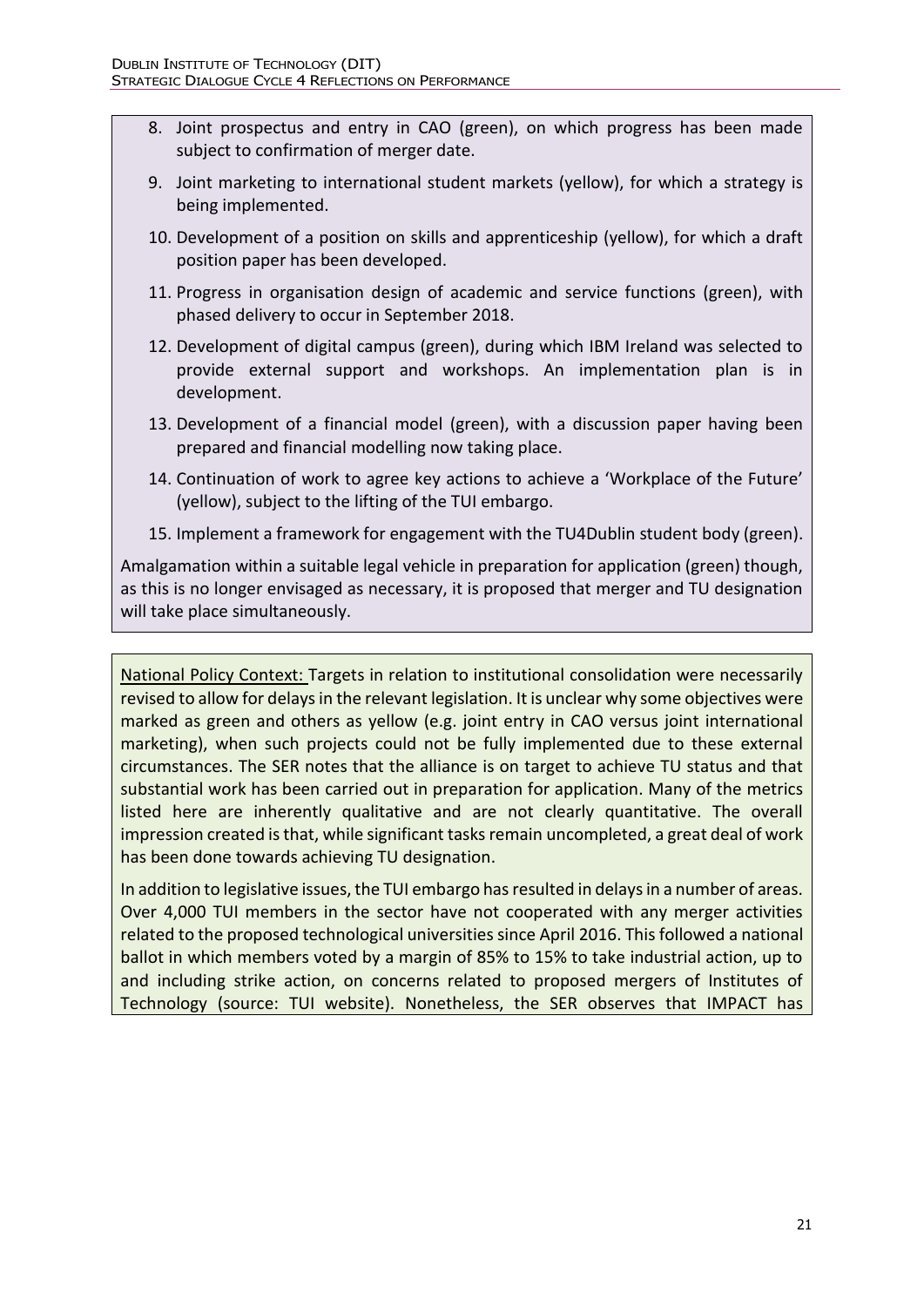continued with the ongoing development work of TU4Dublin. Agreement has recently been reached such that the TUI is balloting members to suspend industrial action.

Notably, the Structured PhD programme, on which all new research students at DIT, ITTD and ITB are registered, is aligned with the *National Framework for Doctoral Education*.

### Critical evaluation and feedback:

Despite external obstacles faced, it is evident that DIT and its partners have made significant strides in preparation for TU status.

Delays with legislation have not been the only challenge faced. Notably, in a pilot phase in the development of the curriculum framework that focused on Engineering courses, it was intended that existing Level 6 to 8 programmes would be aligned to the TU4Dublin Curriculum. Work in this regard was paused due to TUI embargo. However, it is hoped that these circumstances may soon change such that the project might be further developed.

Progress in relation to the Graduate Research School appears particularly strong as it encompasses approximately 600 research students across the various institutions and diverse disciplines. This has the potential to result in interdisciplinary approaches to research problem-solving. A welcome related development is the annual Graduate Research School Symposium.

The SER quotes a KTI 2015 review, which highlights DRIC's success in the areas of licensing new technologies and supporting spin-out companies. A specific focus on the SME sector is being developed by TU4Dublin, which is especially in keeping with their regional mission.

More information could have been provided in relation to TU4Dublin's international strategy. Impressively, however, a Memorandum of Understanding has been signed with some Canadian institutions to form the *Canada-Ireland Centre for Higher Education Research, Policy and Practice* (CHERPP)*.* It would be interesting to discover the alliance's plans for exploiting this partnership in the future.